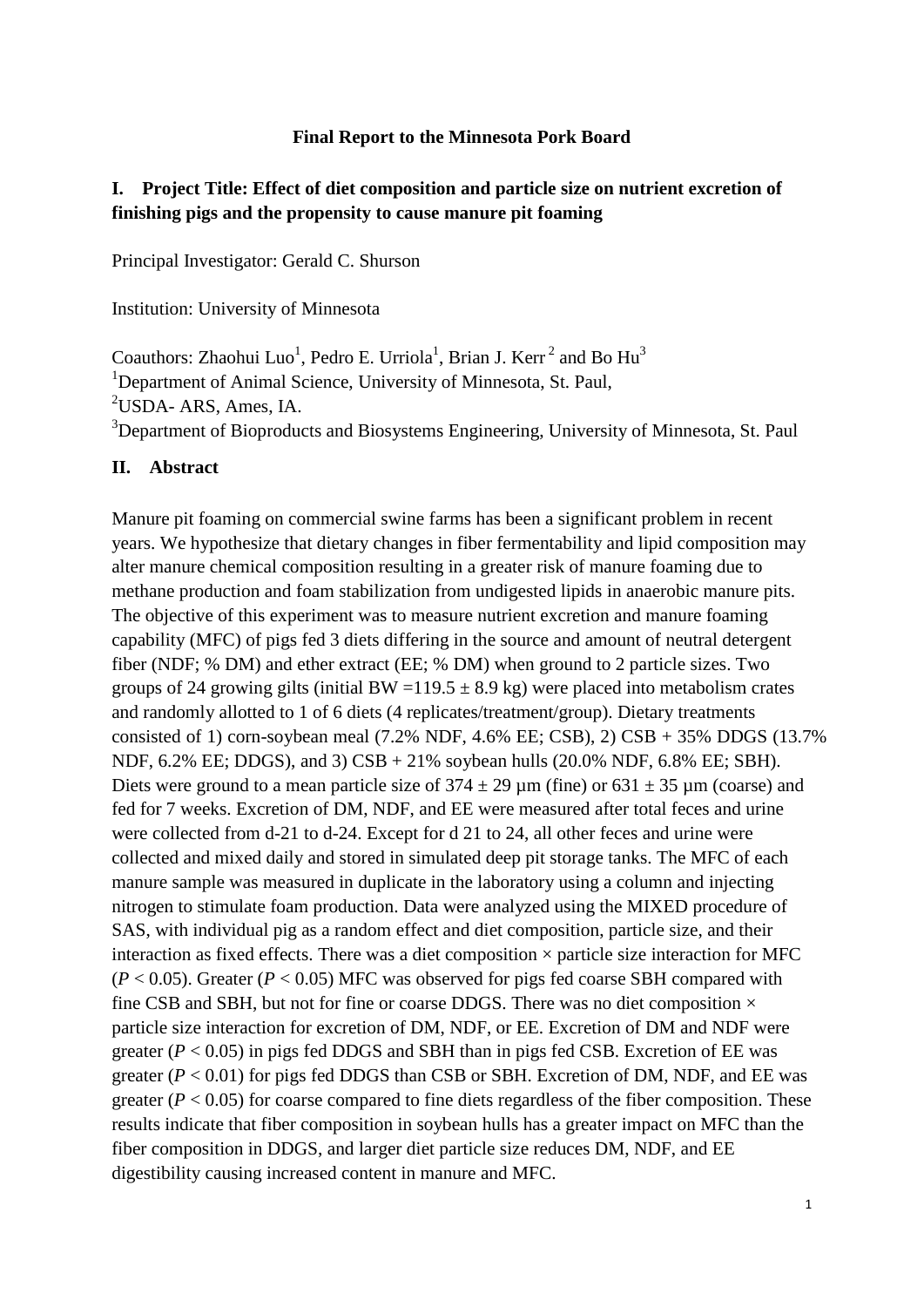#### **III. Introduction**

Manure pit foaming on commercial swine farms has been a significant problem in recent years (Burns, 2010; Jacobson and Schmidt, 2010; Schmidt and Jacobson, 2010; Schmidt, 2011; UM, 2009; UM, 2010). Two of the most obvious problems caused by foaming manure are dirty pigs and reducing manure pit storage volume. Of even greater concern is that hydrogen sulfide gas is trapped in this foam, and when it is released, barn concentrations can easily exceed Occupational Safety and Health Administration permissible exposure limits (DOL, 2010), which are lethal to pigs and humans. Methane gas is also trapped in this foam. Methane is flammable and has been implicated as the underlying cause of several barn explosions (referred to as flash fires) in Minnesota, Iowa, and Illinois (Dehdashti, 2009; Jordahl, 2010; RAM, 2009; Vansickle, 2010; Willette, 2010). This has caused significant concern related to the health and safety of barn workers and pigs housed in these facilities.

Production and accumulation of foam in swine manure pits appears to be due to 3 main factors: production of biogas, presence of a surfactant, and presence of a stabilizer of foam. Indigestible nutrients excreted in feces of pigs may supply the necessary compounds that contribute to these 3 factors. Based on preliminary evidence from the University of Minnesota, incomplete digestion of dietary lipids may serve as the surfactant to initiate foaming, and undigested dietary fiber and hydrophobic particles may stabilize the foam bubbles (Hu, personal communication). In addition, a high concentration of fiber in manure can be fermented in anaerobic pits and increase biogas production (Carter et al., 2011; Spiehs et al., 2012).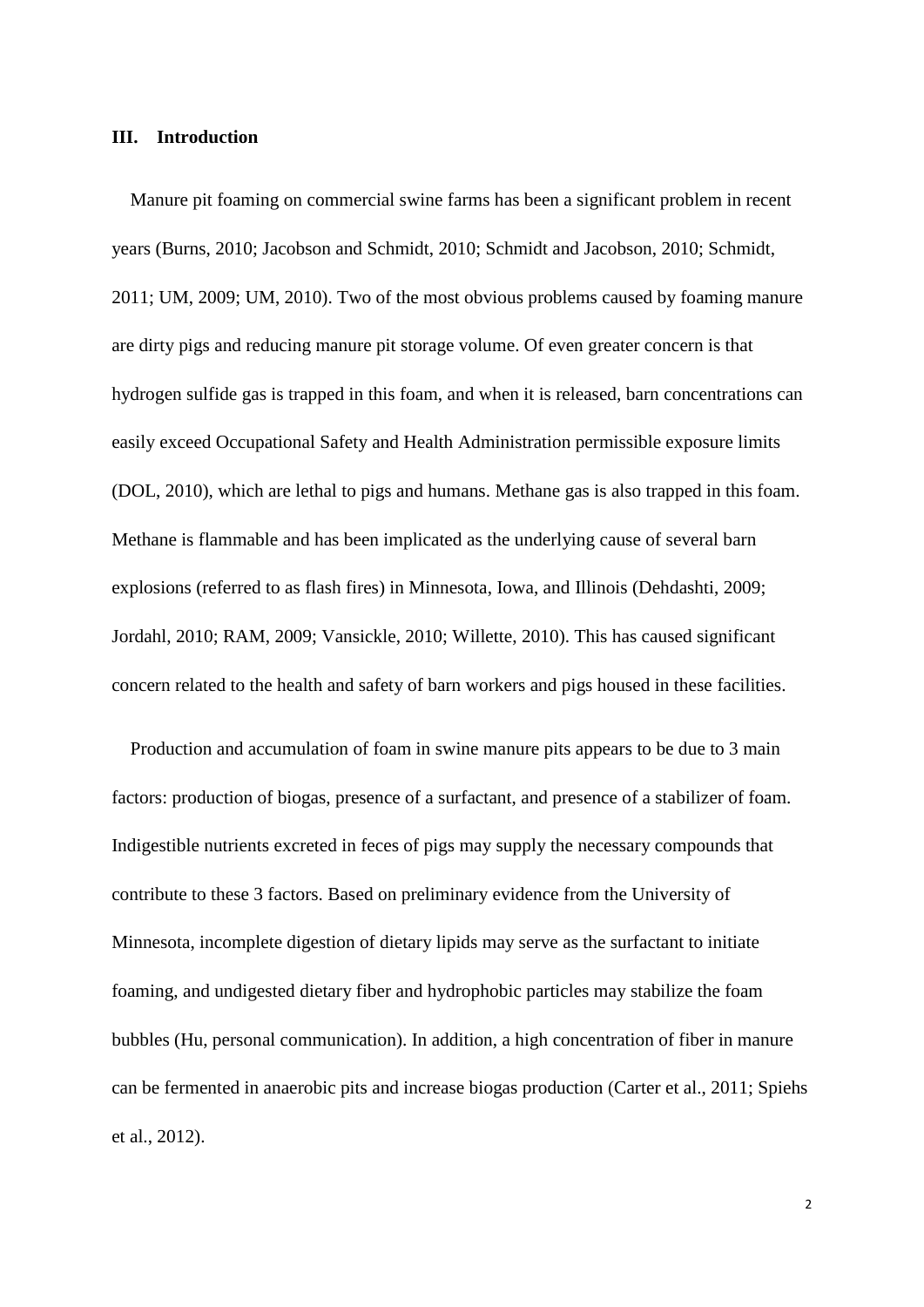The influence of lipids and fiber on the formation and stability of foam appears to be dependent on the particle size and concentration of lipids and fiber in swine diets. Hydrophobic particles entering the air-water surfaces of the foam can cause an increase or decrease in foam stability (Horozov, 2008). Finishing pigs fed diets with finer particle size had greater digestibility of lipids and fiber, resulting in less excretion in feces than when pigs are fed diets with larger particle size (Wondra et al., 2009). Therefore, changes in particle size, and subsequent changes in nutrient excretion in manure of pigs, may cause an increase in the formation and accumulation of foam in manure pits. To better understand the effect of diet composition on manure foaming capability, our research group at the University of Minnesota and USDA-ARS conducted a study to determine if these dietary factors may contribute to manure foaming capability.

## **IV. Objectives**

To evaluate of the effect of dietary fiber fermentability, lipid composition and particle size on nutrient excretion and manure foaming in finishing pigs.

## **V. Procedures**

The experimental design and procedures used in this study were reviewed and approved by the Institutional Animal Care and Use Committee at Iowa State University (Ames, IA).

## *Animal Management*

This experiment was conducted over two 49-d periods at the Iowa State University Swine Nutrition Farm (Ames, IA). Two groups of 24 ( $n = 48$ ; BW = 119.5  $\pm$  8.9 kg) gilts, which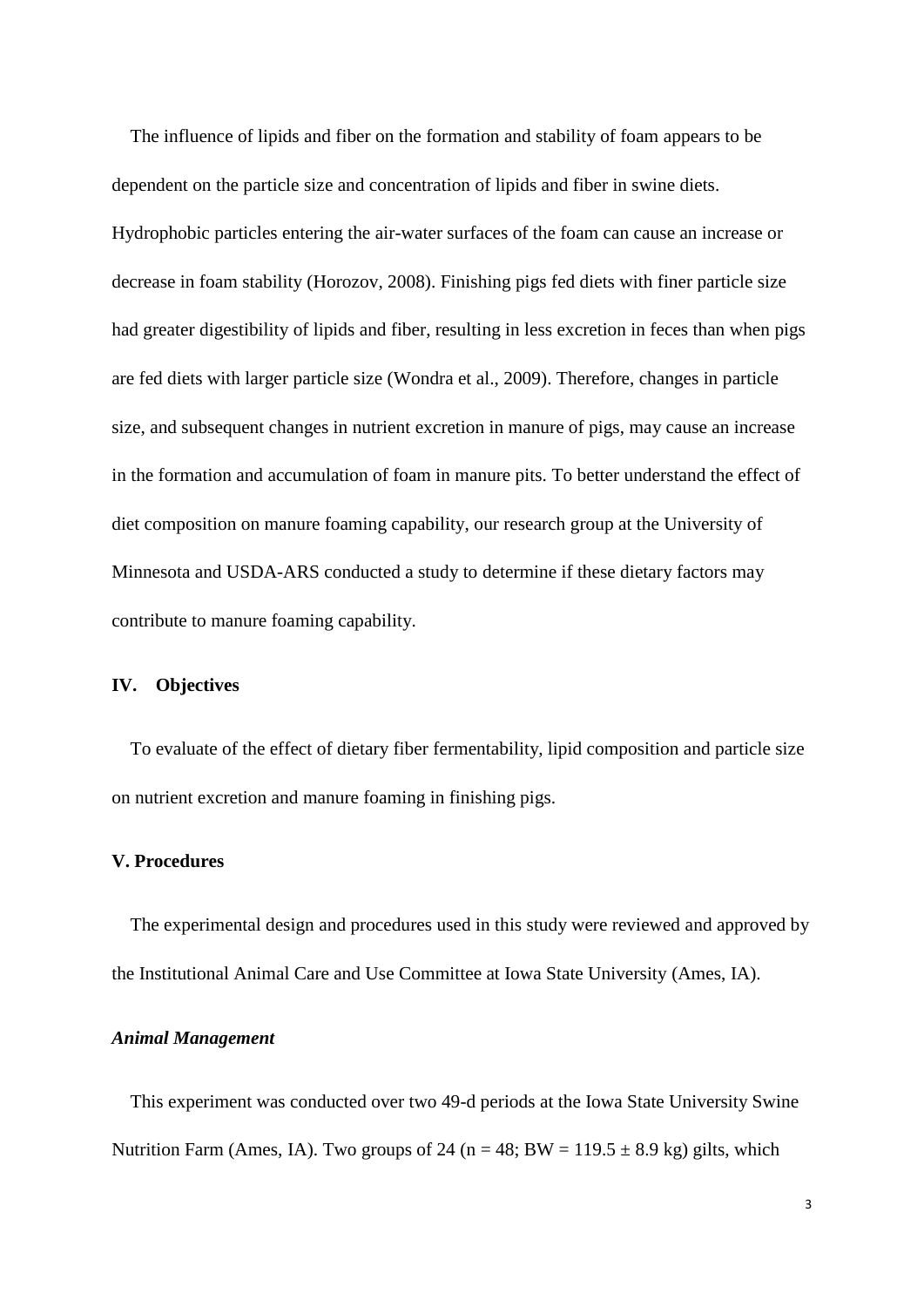were offspring from PIC Camborough (Pig Improvement Company, Hendersonville, TN), were moved into an environmentally controlled metabolism room and individually placed in metabolism crates  $(1.2 \times 2.4 \text{ m})$  that allowed for separate collection of feces and urine. Ambient temperature in the metabolism room was maintained at approximately 21°C, and lighting was provided continuously. Crates were equipped with a stainless steel feeder and a nipple waterer to provide the pigs with *ad libitum* access to water. Gilts were randomly allotted to 1 of 6 diets, resulting in 4 replications for pigs per treatment per group.

## *Diets*

Dietary treatments consisted of 1) corn-soybean meal (CSB), 2) CSB + 35% Distiller's dried grains with solubles (DDGS), and 3)  $CSB + 21\%$  soybean hulls (SBH; Table 1). After ingredient proportioning and mixing, the entire diets were ground in a hammer mill to achieve the desired particle size. The distribution and standard deviation of the size of particles were analyzed in 13 sieve stack with automatic shaker (Table 2). The actual particle size for each diet was 352  $\mu$ m (fine) and 675  $\mu$ m (coarse; Table 3). All diets were fed in meal form. Pigs were fed twice daily a total amount of feed equivalent to 3.0% of their BW for 7 weeks, which approximates *ad libitum* feed intake for this size of pig. Actual feed disappearance was calculated from feed added minus feed not consumed.

## *Sample Collection*

Samples of diets were collected and ground through a 1-mm screen before energy and nutrient analyses. During the d-21 to d-24 total collection period, stainless steel wire screens and stainless steel buckets containing 30 mL of 6 N HCl were placed under each metabolism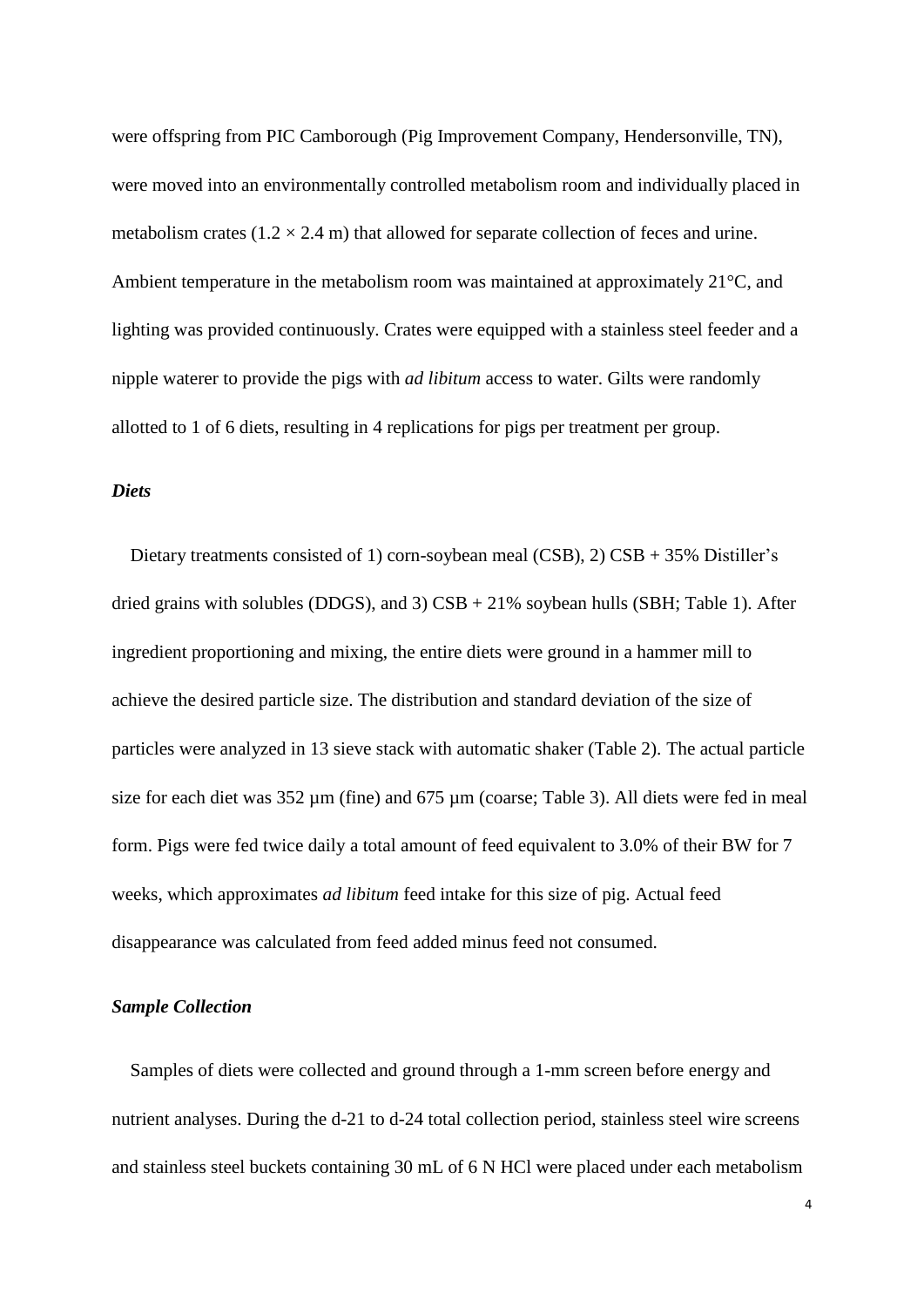crate to allow collection of all feces and urine of pigs. Feces and urine were collected twice daily before each meal, weighed, and stored at -20 °C until the end of all collections. Subsamples of feces from each pig were pooled, dried in force air oven at 60 °C, weighed, ground to pass through a 1 mm screen, and mixed to collect a representative sample for analysis. Energy and nutrient digestibility was calculated by using this portion of the feces. Meanwhile, urine samples were thawed, weighed, and pooled within pig to collect a representative sample for analysis. Energy and nutrient balance was calculated by using this portion of the urine.

Except for d-21 to d-24, fecal and urine output were collected twice daily from each pig and added to 24 individual stainless steel manure storage tanks (61 cm high  $\times$  96.5 cm wide) for the manure composition and gaseous emission analysis portion of the experiment. Each manure tank was designed to provide a similar surface area compared that commonly present in conventional growing-finishing barns with deep pit manure storage systems used in the U.S. swine industry (0.75 m<sup>2</sup>/pig). During this period of time, urine was added to the manure tanks twice daily without acidifying to reduce volatilization of urinary nitrogen. At the end of each trial, gas samples (provided 3 d for room cleanup to reduce background gases) and composite manure samples (after manual mixing and stirring) were collected from manure storage tanks. Clean and dry manure storage tanks may contain less concentration of bacteria and require longer time to reach peak fermentation. However, despite pumping manure in commercial manure pits, they contain residual manure that serve as inoculum for future manure pit fermentation. Therefore, manure storage tanks used in this study were emptied prior to collecting manure from the second group of pigs, but contained 7.5 cm depth of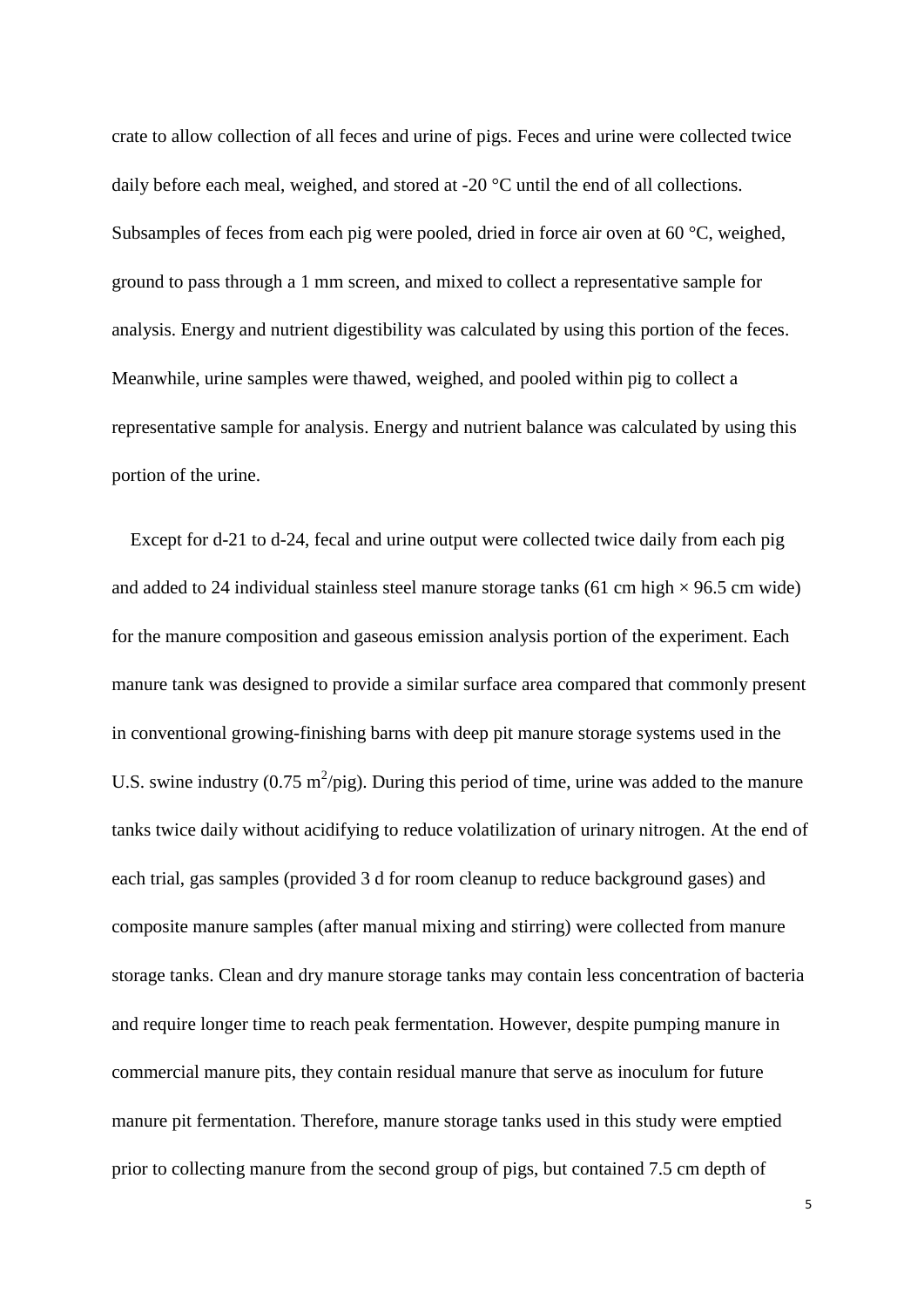residual manure to serve as inoculum from the first group of pigs fed the same respective dietary treatments prior to adding manure collected from the second group of pigs.

## *Chemical Analysis and Calculations*

Diet, feces, urine and manure samples were analyzed at various laboratories as described in Table 2. The analyzed composition of experimental diets is shown in Table 3. Particle size was determined on a 13 half-height sieve shaker (Tyler RoTap, Mentor, OH) as described by Baker and Herrman (2002), with data reported as micrometers on an as-is basis.

To determine DE and ME content, GE of the diets, feces, and urine samples were determined using an isoperibol bomb calorimeter (Model 1282, Parr Instrument Company, Moline, IL) with benzoic acid used as a standard. For urine energy determination, 1 mL of urine was added to 0.5 g of dried cellulose and subsequently dried at 50°C for 24 h before energy determination. Urine addition and subsequent drying was repeated 3 times, for a total of 3 mL of filtered urine, over a 72-h period before urinary GE determination. Urinary energy was determined by subtracting the energy contained in cellulose from the combined urine plus cellulose energy. All energy values are reported on a DM basis.

The concentration of ether extract (EE) in diets and feces was analyzed using petroleum ether and following official method 90.39 section A (AOAC International, 2005), while the concentration of neutral detergent fiber (NDF) was analyzed using a distillation and filtration apparatus described by Holst (1973)

The concentration of N, C and S in diets, feces, urine and manure were analyzed using a VarioMAX CNS analyzer (Elementar Analysensysteme GmbH, Hanau, Germany). Samples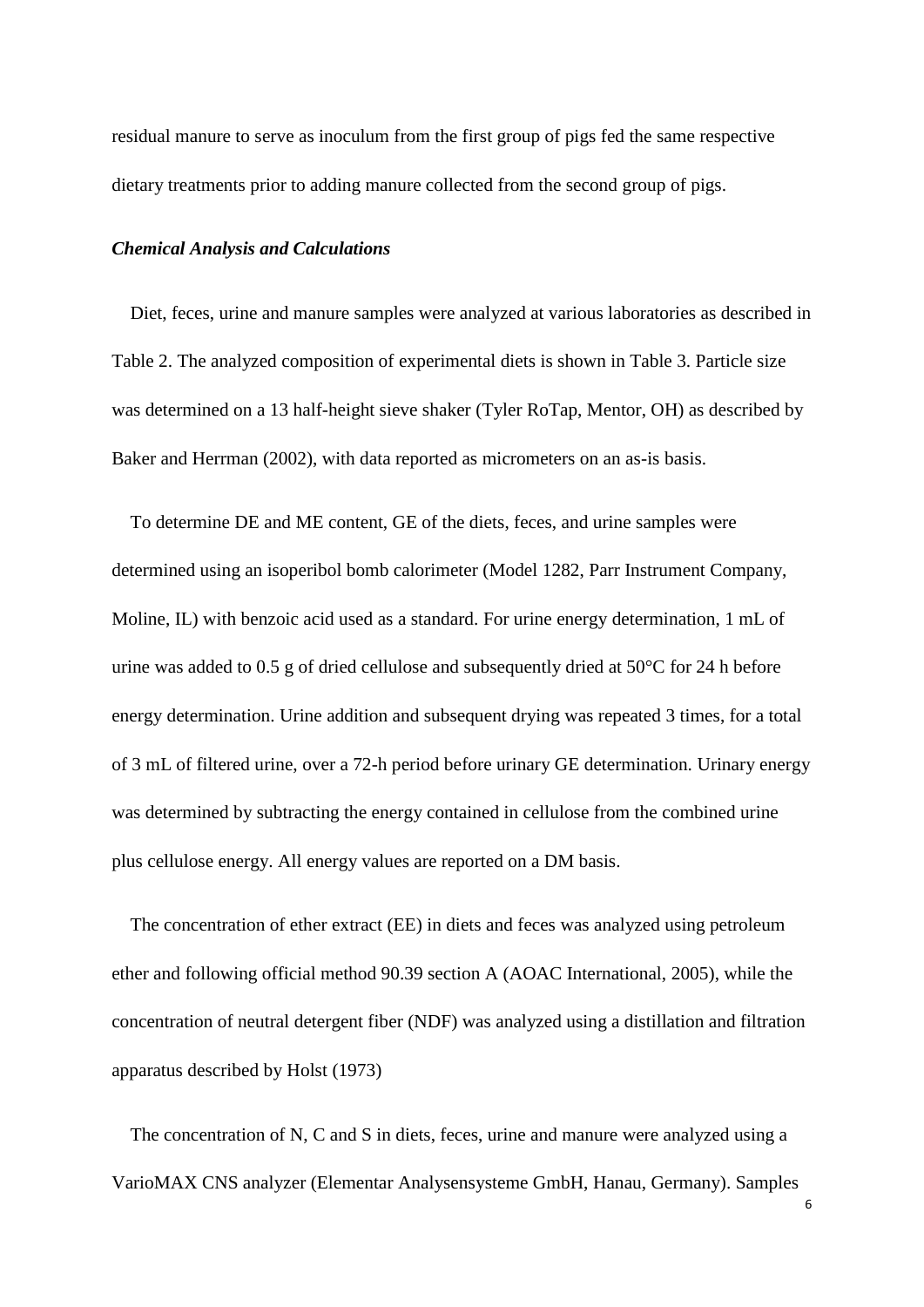were volatilized using catalytic tube combustion. After removing unwanted substances of resultant gases, the target gases were converted to  $N_2$ ,  $CO_2$ , and  $SO_2$ , separated from each other by adsorption columns, and after heating were measured using a thermal conductivity detector. Subsequently, apparent total tract digestibility (ATTD) of C, DM, EE, energy, NDF, N, and S of each diet were calculated using procedure described by Adeola (2001).

Manure volume was obtained by measuring the depth of each manure container at the end of the experiment. Manure temperature was measured using a thermocouple thermometer (Fluke 51-Series II, Fluke Corp., Everett, WA), Manure pH was measured using a pH meter (Corning Model 530 with Corning probe #476436, Corning Inc., Corning, NY). Manure samples for analysis were collected after mixing and stirring each tank with a 15 cm stainless steel propeller for 3 min at a speed of 850 rpm.

Manure ammonia was analyzed colorimetrically (Chaney and Marbach, 1962) using a Varian Cary 50 Spectrophotometer (Varian Analytical Instruments, Walnut Creek, CA). Briefly, approximately 2 g of mixed manure sample was pipetted into a 15 mL centrifuge tube which added 6 mL of 0.1 N HCl. After samples were vortexed, they were filtered to remove large particles. Subsequently, two 1 mL aliquots of the filtered samples were pipetted into microcentrifuge tubes and centrifuged at  $20,000 \times g$  for 20 min at 4°C. The supernatant was additionally filtered through a 0.2 µm syringe filter and frozen at -20°C until analyzed. All results are reported as ammonium-N.

Sulfide volatilization in air from the manure tanks was measure with a  $S<sup>2</sup>$  probe (Thermo Orion Meter 290A+, probe #9616) that was calibrated using a standard curve (five levels;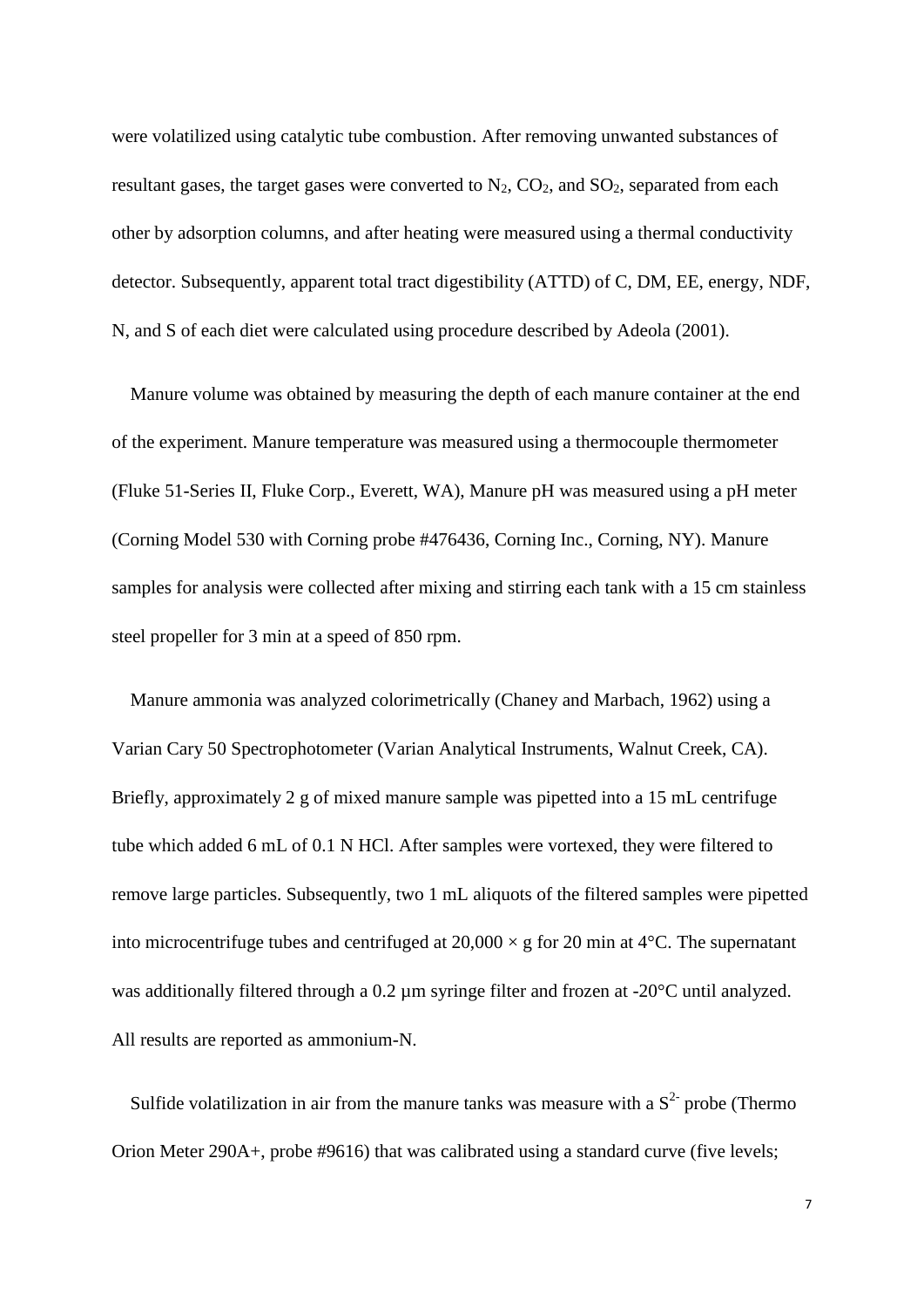sodium sulfide dissolved in water). The concentrated solution was titrated immediately before use to determine its exact concentration. Briefly, 2 g of each manure sample was weighed into a 100 mL beaker and added 38 mL of de-aerated nanopure water, 40 mL of SAOB solution (sulfide antioxide buffer; Orion 941609, Thermo Fisher Scientific Inc.). The pH of the mixture was maintained at pH 12 in order to accurately measure  $S<sup>2</sup>$  using the probe. The calibrated probe was inserted into each beaker to record  $S<sup>2</sup>$  concentration. A control solution and blank were analyzed at the end of each test to check accuracy of probe operation.

All samples of manure were analyzed for foaming capability index which used the method adapted from Yan et al. (2014), which introduced air stone to create fine size and stable air bubbles. Briefly, each 25 mL manure sample was placed in a cylinder (volume  $= 100$  mL; inner diameter  $= 2.54$  cm). A 1 m length of transparent tubing with 2.54 cm inner diameter was used to reach a maximum detection limit of 450 mL for some samples. Each sample was aerated through a cylindrical air stone at 0.0033 L/s until a steady state height was reached. The manure foaming capacity (MFC) index was calculated as the height of foam produced divided by the initial foam level. Once aeration ceased, the final height of foam became the initial level and foam recession time was recorded. Each manure sample was measured in duplicate.

#### *Statistical Analysis*

The experiment was designed as a  $3 \times 2$  factorial arrangement of treatments within a randomized complete block design, with the individual pig or manure container serving as the experimental unit. With 6 treatments and a total of 24 pigs utilized for each group, there were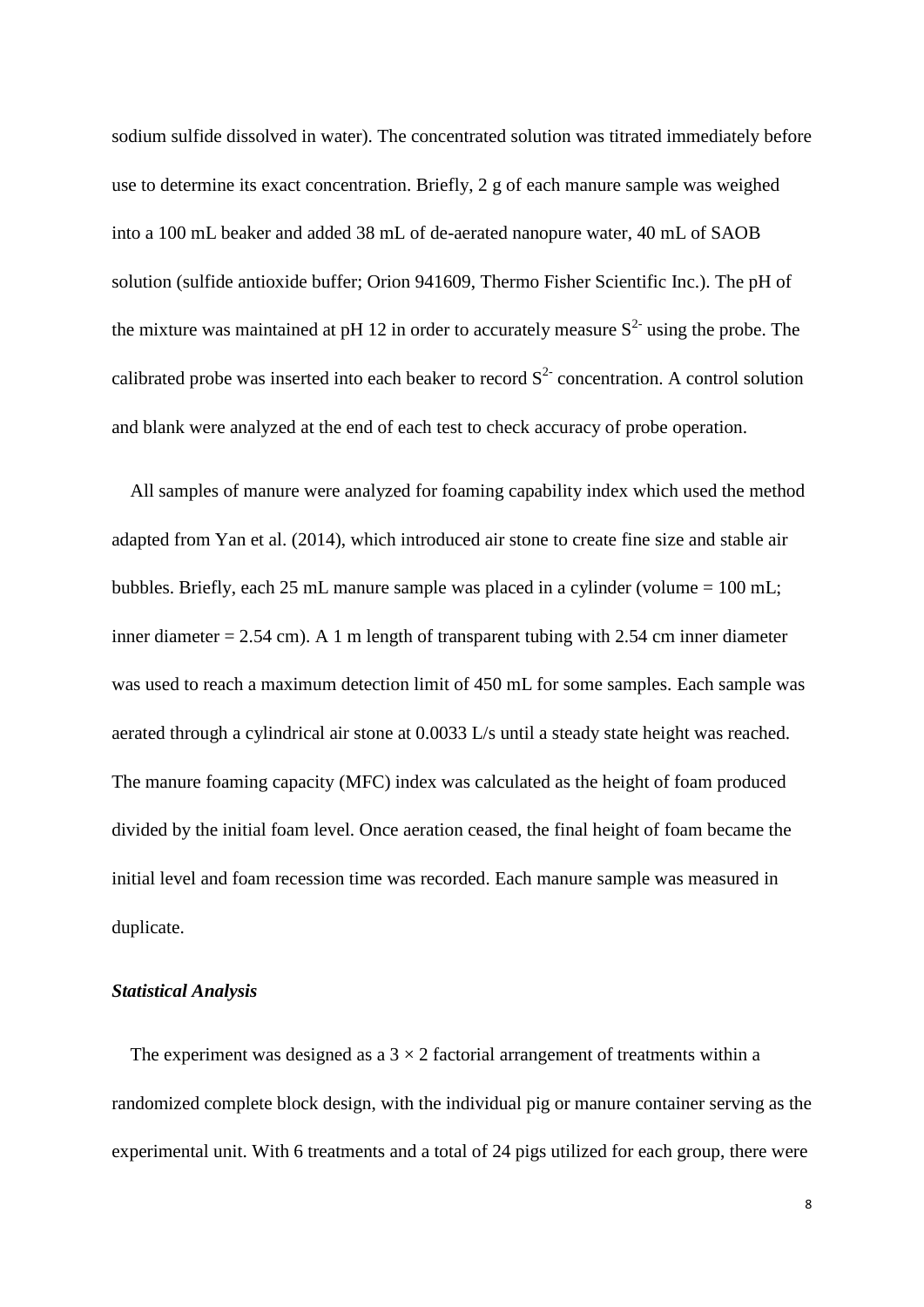4 replications per treatment per group, such that with two groups there were 8 replications per treatment. Data were analyzed using the MIXED procedure of SAS (SAS Inst. Inc., Cary, NC), with individual pig as a random effect and group, diet composition, particle size, and their interaction as fixed effects. Results are reported as least squares means. Comparisons among treatments were performed using the PDIFF option of SAS with the Tukey-Kramer adjustment for multiple comparisons. Treatment effects were considered significant if *P* < 0.05.

## **VI. Results and Discussion**

## *Pig Growth Performance*

 Pigs in group 1 were housed at a slightly higher effective environmental temperature (23.3°C with 64.8% relative humidity) compared with pigs in group 2 (21.3°C with 65.5% relative humidity), but both environments were within the thermal neutral zone for pigs of this BW. All pigs in both groups were in good health and readily consumed experimental diets. There were no differences in overall ADFI among dietary treatments and group of pigs (Table 4).

Pigs in group 1 had greater  $(P < 0.01)$  initial BW (122.46 kg) than pigs in group 2 (166.52 kg). With this difference, a difference between in final BW, ADG and G:F between group 1 and group 2 was expected. There was no diet composition  $\times$  particle size interaction for BW, ADG and G:F. However, pigs fed the fine particle size diets had greater (*P* < 0.01) final BW, ADG and G:F than pigs fed the coarse particle size diets. Pigs fed SBH had greater  $(P = 0.04)$ feed efficiency (G:F) than pigs fed DDGS (Table 4).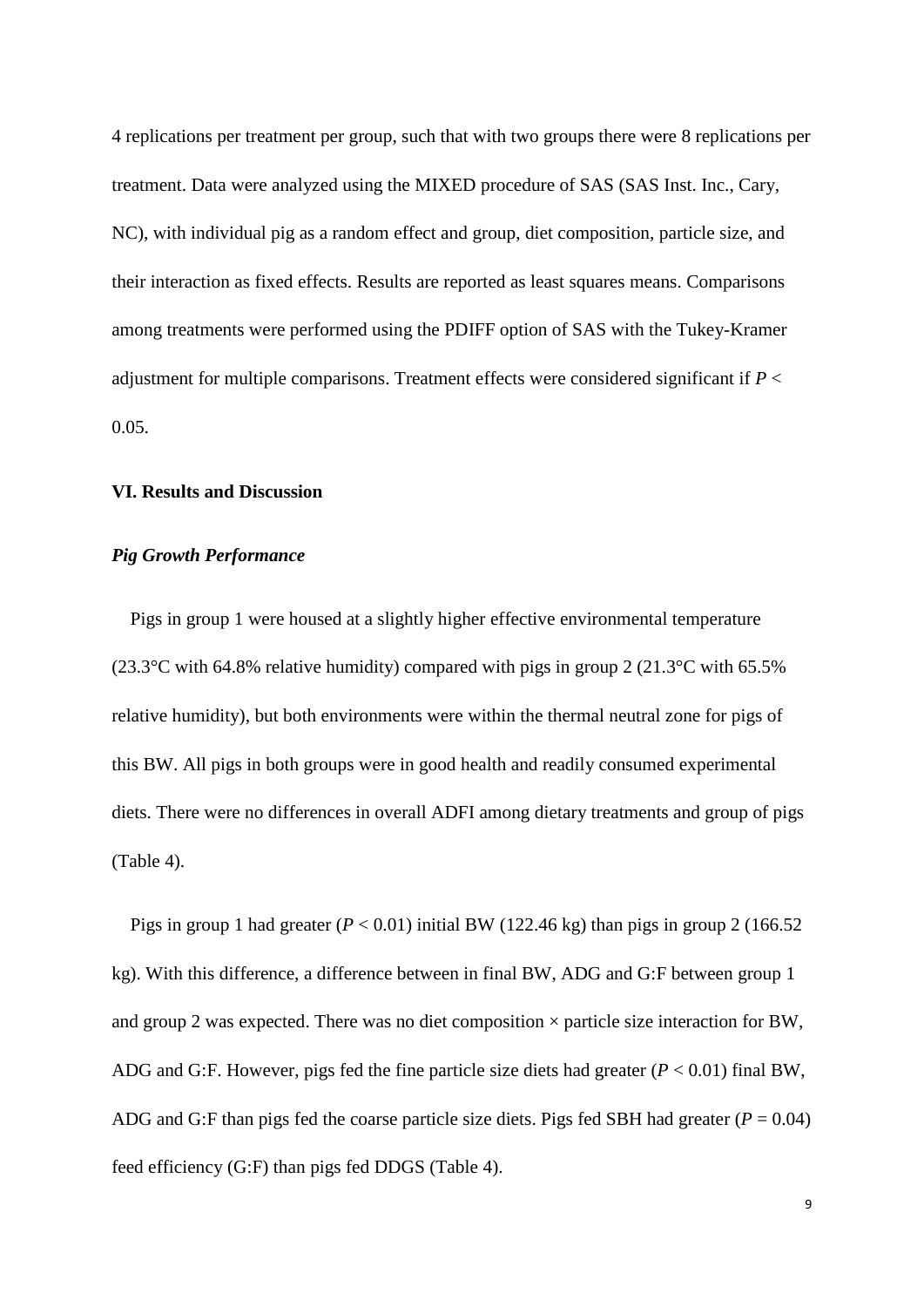# *Physical characteristics of manure, gas production, manure chemical composition, and manure output*

 Hydrogen sulfide production and manure output measured from manure tanks were greater  $(P < 0.05)$  for pigs in group 2 than for pigs in group 1. However, there were no differences in manure foam characteristics (MFC or recession time) among pigs of the 2 groups (Table 5).

There was a diet composition  $\times$  particle size interaction for MFC and recession time ( $P \lt$ ) 0.05). Greater MFC and recession time were observed for pigs fed coarse SBH compared fine SBH or fine CSB, but not for fine or coarse DDGS. Also, greater MFC and recession time was observed for pigs fed coarse CSB compared with fine CSB (Table 5).

There was no diet composition  $\times$  particle size interaction for hydrogen sulfide gas (sulfide probe) and ammonia (NH<sub>4</sub>-N). Pigs fed DDGS had greater ( $P < 0.01$ ) hydrogen sulfide gas and ammonia gas production than pigs fed CSB and SBH. Pigs fed coarse particle size diets had greater  $(P < 0.01)$  ammonia gas production than those fed fine particle size diets (Table 5).

There was no diet composition  $\times$  particle size interaction for manure output, manure tank temperature, and manure pH. Pigs fed SBH had lower manure pH than CSB (*P* < 0.05) and DDGS (*P* < 0.01). Pigs fed coarse particle size diets had lower (*P* < 0.05) manure pH than pigs fed fine particle size diets (Table 5).

There was no diet composition  $\times$  particle size interaction for concentration of N, C, or S in manure. Pigs fed diets with DDGS had greater  $(P < 0.01)$  manure concentration of N and C compared with pigs fed SBM and SBH, while manure from pigs fed SBM had less  $(P < 0.01)$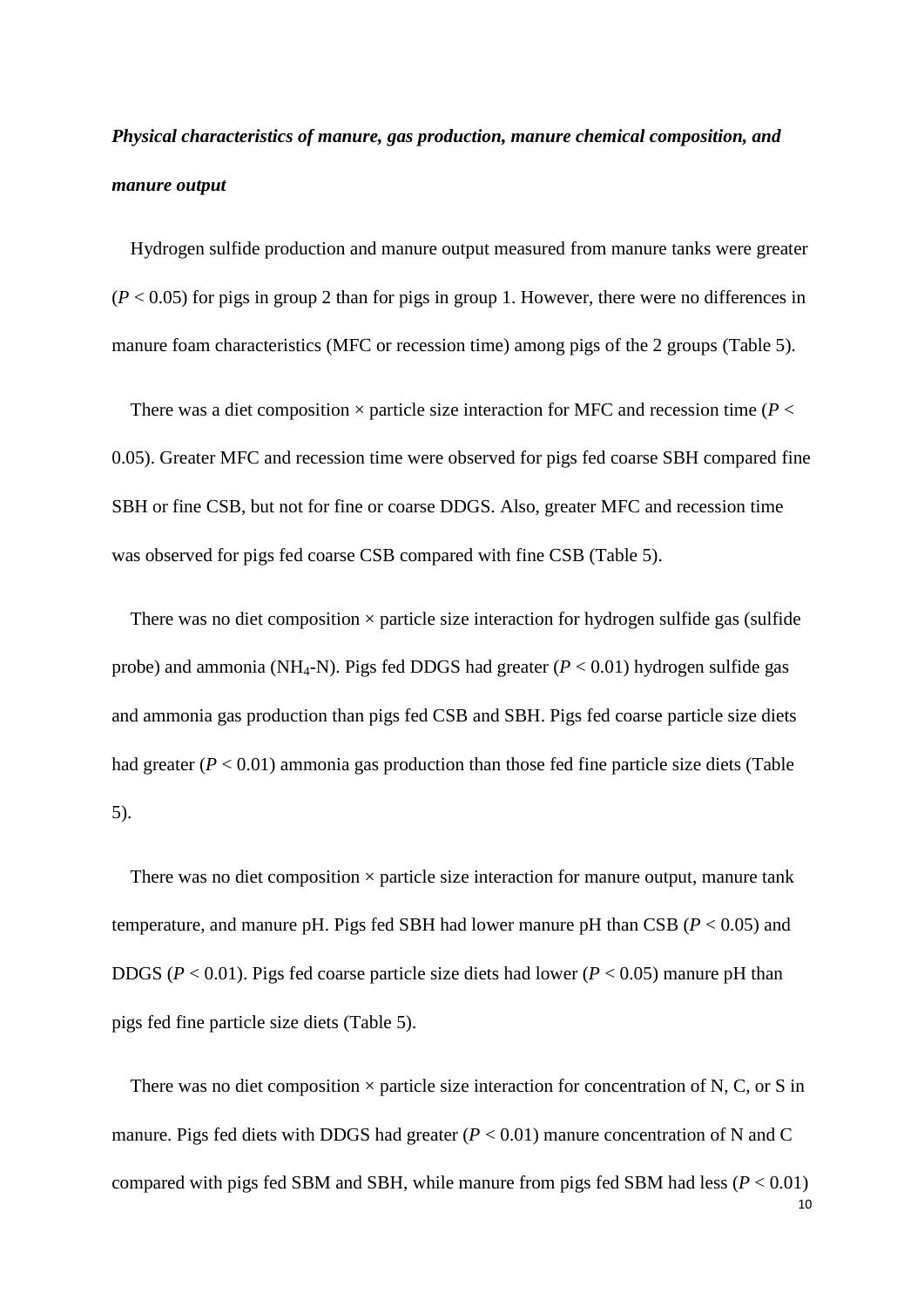concentration of N and C than pigs fed SBH. Pigs fed coarse particle size diets had greater (*P* < 0.01) N and C concentrations in manure than pigs fed fine particle size diets. Pigs fed SBH had less  $(P < 0.01)$  S concentration in manure than those fed CSB and DDGS (Table 5).

## *Energy balance of diets*

Gross energy content among diet samples varied from 4,278 to 4,519 kcal/kg DM. There was no diet composition  $\times$  particle size interaction for DE and ME. Feeding the fine particle size diets resulted in greater  $(P < 0.01)$  DE and ME content than feeding coarse particle size diets (Table 6).

## *EE and NDF excretion and digestibility*

Pigs in group 1 had higher  $(P < 0.05)$  DM, EE and NDF intake than pigs in group 2 (Table 6). There was no diet composition  $\times$  particle size interaction for DM intake, feces excretion and digestibility. Pigs fed CSB had less DM excretion in feces and greater DM digestibility than DDGS ( $P < 0.01$  and  $P < 0.01$ , respectively) and SBH ( $P < 0.05$  and  $P < 0.01$ , respectively). Pigs fed fine particle size diets had less DM excretion in feces and greater DM digestibility than  $(P < 0.01)$  those fed coarse particle size diets (Table 6).

There was no diet composition  $\times$  particle size interaction for EE intake and feces excretion. Pigs fed CSB had less (*P* < 0.01) EE intake than those fed DDGS and SBH. Pigs fed DDGS had greater  $(P < 0.01)$  EE excretion in feces than those fed CSB and SBH. Pigs fed fine particle size diets had less  $(P < 0.01)$  EE excretion in feces than those fed coarse particle size diets. There was a diet composition  $\times$  particle size interaction for EE digestibility ( $P < 0.05$ ). Greater EE digestibility was observed for pigs fed fine CSB and fine SBH compared with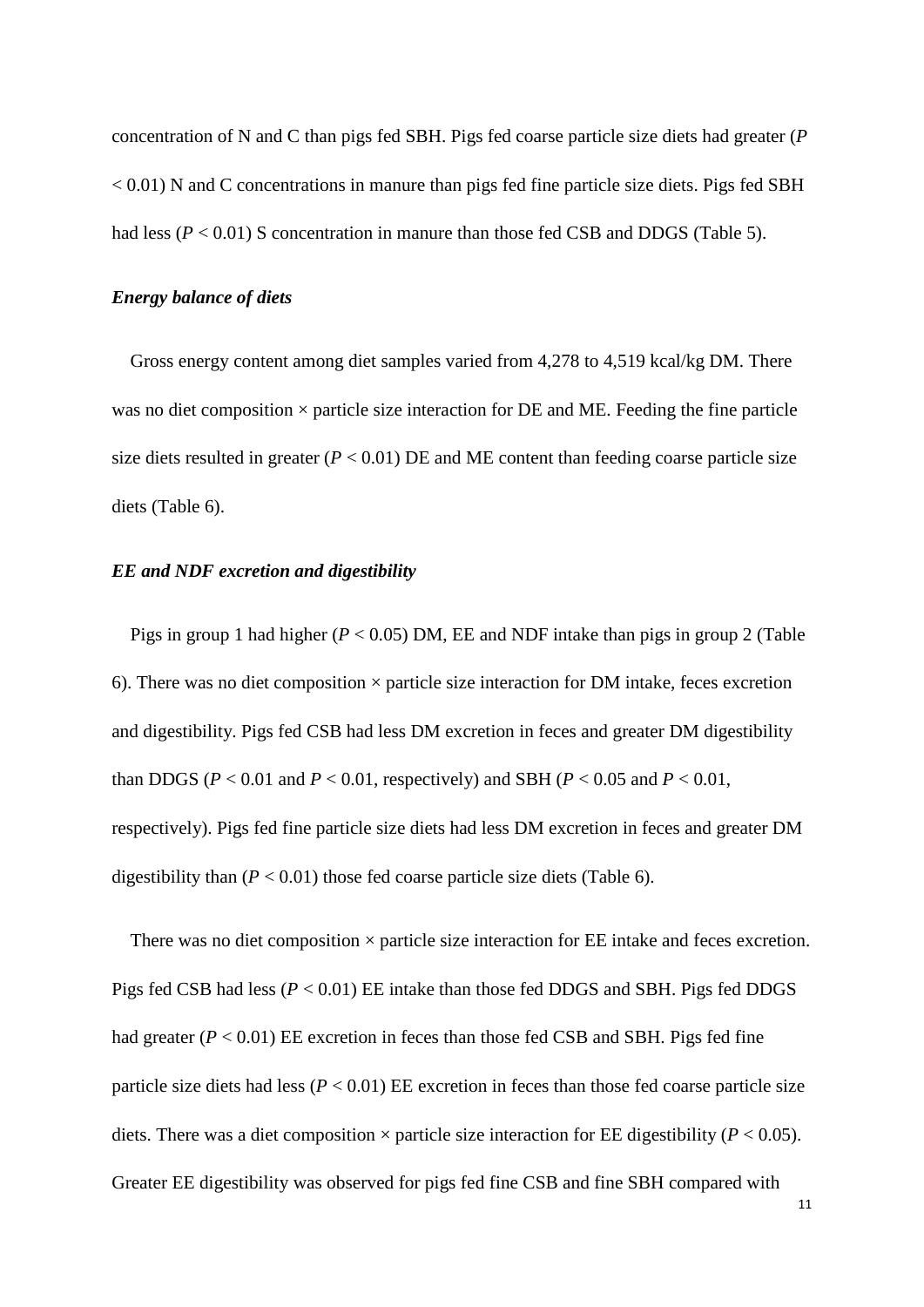coarse CSB, coarse DDGS and coarse SBH. Also, less EE digestibility was observed for pigs fed coarse CSB compared with fine DDGS and coarse SBH (Table 6).

There was no diet composition  $\times$  particle size interaction for NDF intake, feces excretion and digestibility. However, pigs fed SBH had greatest  $(P < 0.01)$  NDF intake compared with those fed CSB and DDGS, while pigs fed CSB had the least (*P* < 0.01) NDF intake compared with those fed DDGS and SBH. Pigs fed fine particle size diets had less NDF feces excretion and greater NDF digestibility  $(P < 0.05)$  than those fed coarse diets (Table 6).

## *N, C and S excretion and balance*

Pigs in group 1 had higher  $(P < 0.05)$  N, C, and S intake than pigs in group 2 (Table 7). There was no diet composition  $\times$  particle size interaction for N intake, feces excretion, digestibility, urine excretion and net N utilization. Pigs fed DDGS had greater ( $P < 0.01$ ) N intake than those fed SBH, while pigs fed CSB had less  $(P < 0.01)$  N excretion in feces than those fed DDGS and SBH. Pigs fed SBH had less N digestibility and urine excretion than pigs fed CSB ( $P < 0.01$  and  $P < 0.01$ , respectively) and DDGS ( $P < 0.05$  and  $P < 0.01$ , respectively). Pigs fed fine particle size diets had less (*P* < 0.05) N excretion in feces and greater N digestibility  $(P < 0.01)$  than those fed the coarse diets (Table 7).

There was no diet composition  $\times$  particle size interaction for C intake, feces excretion, digestibility and urine excretion. Pigs fed CSB had less C excretion in feces and greater C digestibility ( $P < 0.01$ ) than pigs fed DDGS and SBH. Pigs fed SBH had less ( $P < 0.01$ ) C urine excretion than those fed CSB and DDGS. Pigs fed fine particle size diets had less C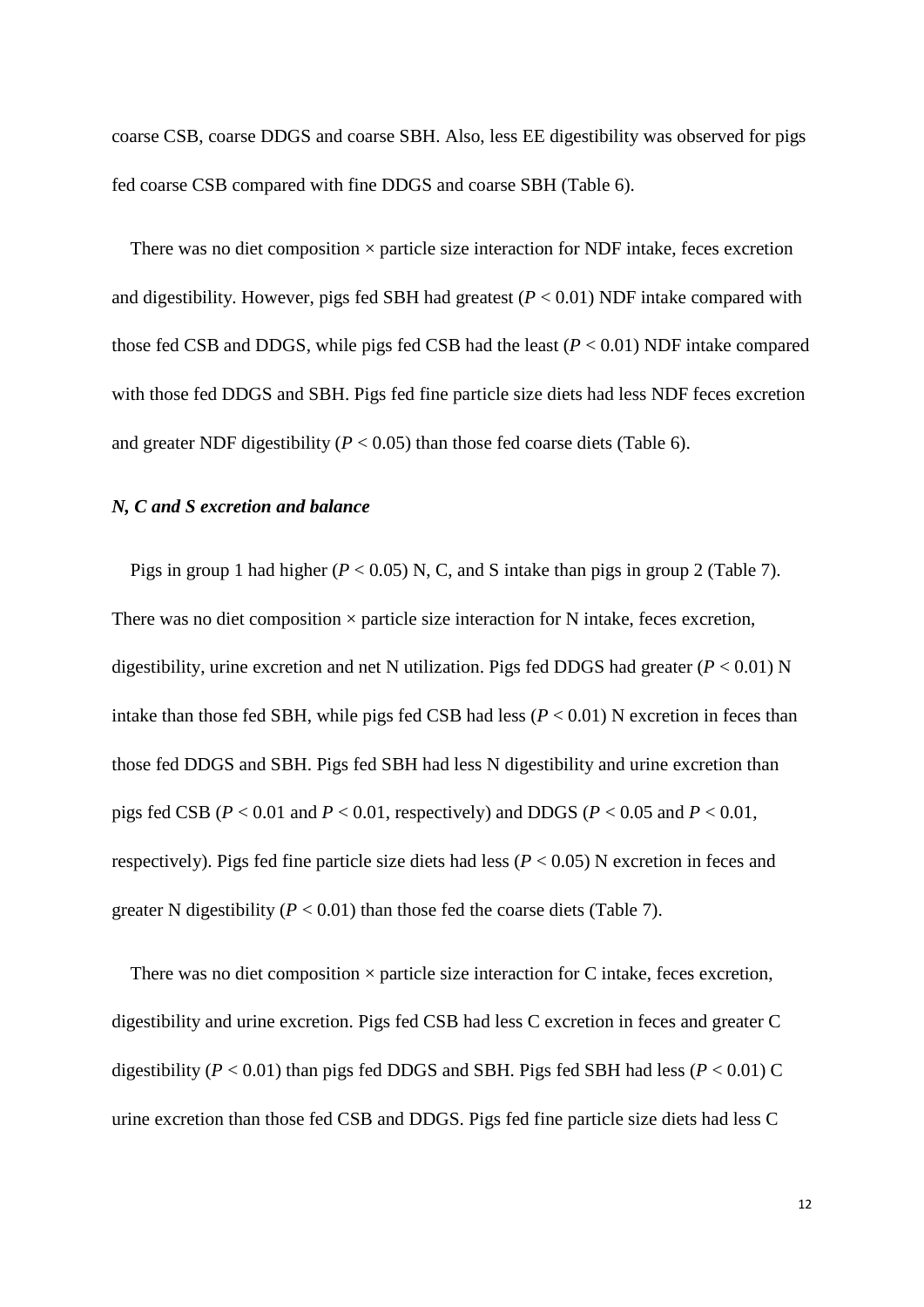excretion in feces and greater C digestibility than  $(P < 0.01)$  those fed the coarse diets (Table 7).

There was no diet composition  $\times$  particle size interaction for S intake, feces excretion, digestibility and net S utilization. Pigs fed DDGS had greater S intake and less net S utilization than those fed CSB ( $P < 0.01$  and  $P < 0.05$ , respectively) and SBH ( $P < 0.01$  and  $P$ < 0.01, respectively). Pigs fed CSB had less S excretion in feces than those fed DDGS (*P* < 0.05) and SBH ( $P < 0.01$ ). Pigs fed SBH had less S digestibility than pigs fed CSB ( $P < 0.01$ ) and DDGS ( $P < 0.05$ ). There was a diet composition  $\times$  particle size interaction for S urine excretion ( $P < 0.01$ ), where greater S excretion in urine was observed for pigs fed fine DDGS compared with fine CSB, coarse CSB, fine SBH and coarse SBH. Also, less S urine excretion was observed for pigs fed fine SBH compared with those fed fine CSB, coarse CSB and coarse DDGS (Table 7).

## *Summary of Implications*

Feeding the coarsely ground SBH diet to finishing pigs increased MFC, but feeding coarse and fine DDGS diets did not increase MFC. Diet fiber composition may have greater effect on MFC than diet lipid composition. Dry matter excretion was a significant factor that contributed to MFC. There was no clear association observed between N, C, S balance and MFC. These results suggest that diet formulation strategies to maximize dry matter digestibility (e.g. reducing diet particle size) and reduce dry matter excretion, along with minimizing the amount coarsely ground SBH in diets will decrease manure foaming propensity in anaerobic manure pit in pig barns.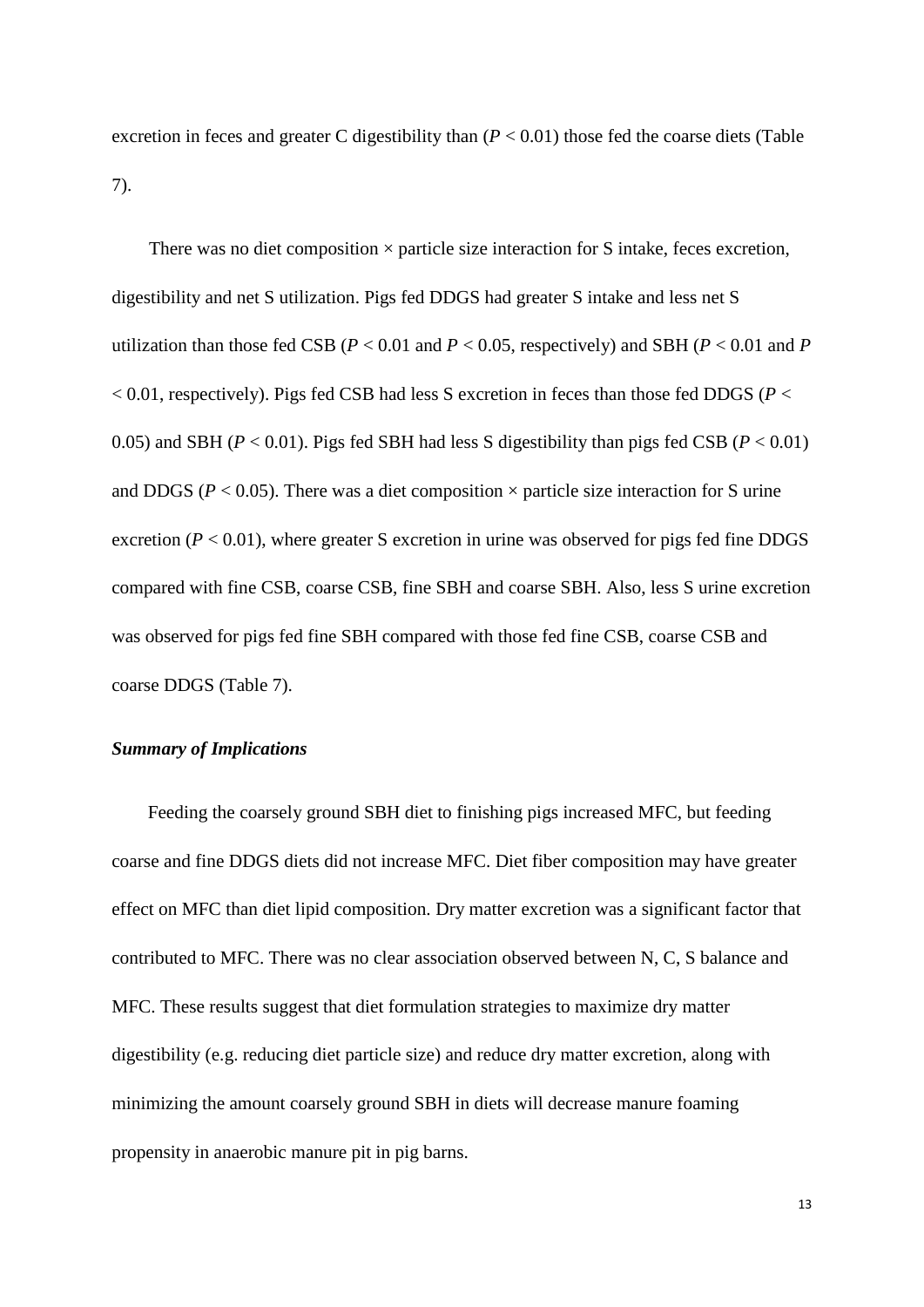|                                           |                  | Diets             |         |
|-------------------------------------------|------------------|-------------------|---------|
| Ingredient                                | CSB <sup>1</sup> | DDGS <sup>2</sup> | $SBH^3$ |
| Ingredient, as-fed basis, %               |                  |                   |         |
| Corn                                      | 79.72            | 62.50             | 57.34   |
| Soybean hulls                             |                  |                   | 20.75   |
| Soybean meal                              | 18.00            |                   | 16.80   |
| Soybean oil                               | 0.30             |                   | 3.32    |
| Distiller's dried grains with solubles    |                  | 35.10             |         |
| Limestone                                 | 0.87             | 1.15              | 0.60    |
| Monocalcium phosphate (21% P, 17% Ca)     | 0.41             | 0.10              | 0.49    |
| Sodium chloride                           | 0.35             | 0.35              | 0.35    |
| Vitamin mix <sup>4</sup>                  | 0.20             | 0.20              | 0.20    |
| Trace mineral mix <sup>5</sup>            | 0.15             | 0.15              | 0.15    |
| L-Lys-HCl                                 |                  | 0.39              |         |
| L-Trp                                     |                  | 0.03              |         |
| L-Thr                                     |                  | 0.03              |         |
| Calculated chemical composition, DM basis |                  |                   |         |
| ME, kcal/kg                               | 3750             | 3742              | 3734    |
| NE, kcal/kg                               | 2852             | 2802              | 2801    |
| Crude protein, %                          | 17.10            | 17.04             | 17.00   |
| N, %                                      | 2.74             | 2.73              | 2.72    |
| S, mg/kg                                  | 1972             | 3630              | 1966    |

| Table 1. Ingredient concentration, calculated chemical composition of experimental diets. |  |  |  |  |  |  |  |  |  |
|-------------------------------------------------------------------------------------------|--|--|--|--|--|--|--|--|--|
|-------------------------------------------------------------------------------------------|--|--|--|--|--|--|--|--|--|

 ${}^{1}CSB = \text{corn}$  - soybean meal diet.

 $^{2}$ DDGS = corn - distiller's dried grains with soluble diet.

 ${}^{3}$ SBH = corn - soybean meal - soybean hulls diet.

<sup>4</sup> Provided per kilogram of diet: vitamin A, 3,062.5 IU; vitamin D3, 350 IU; vitamin E, 25 IU; vitamin K, 1.5 mg; vitamin B12, 0.025 mg; riboflavin, 1.5 mg; niacin, 28 mg; and pantothenic acid, 13.5 mg.

<sup>5</sup> Provided Cu (as CuSO<sub>4</sub>), 1.1%; Fe (as FeSO<sub>4</sub>), 11.0%; I (as Ca(IO<sub>3</sub>)<sub>2</sub>), 200 ppm; Mn (as MnSO<sub>4</sub>), 2.6%; Zn (as ZnSO<sub>4</sub>), 11.0%; and Se (as Na<sub>2</sub>SeO<sub>3</sub>), 200 ppm.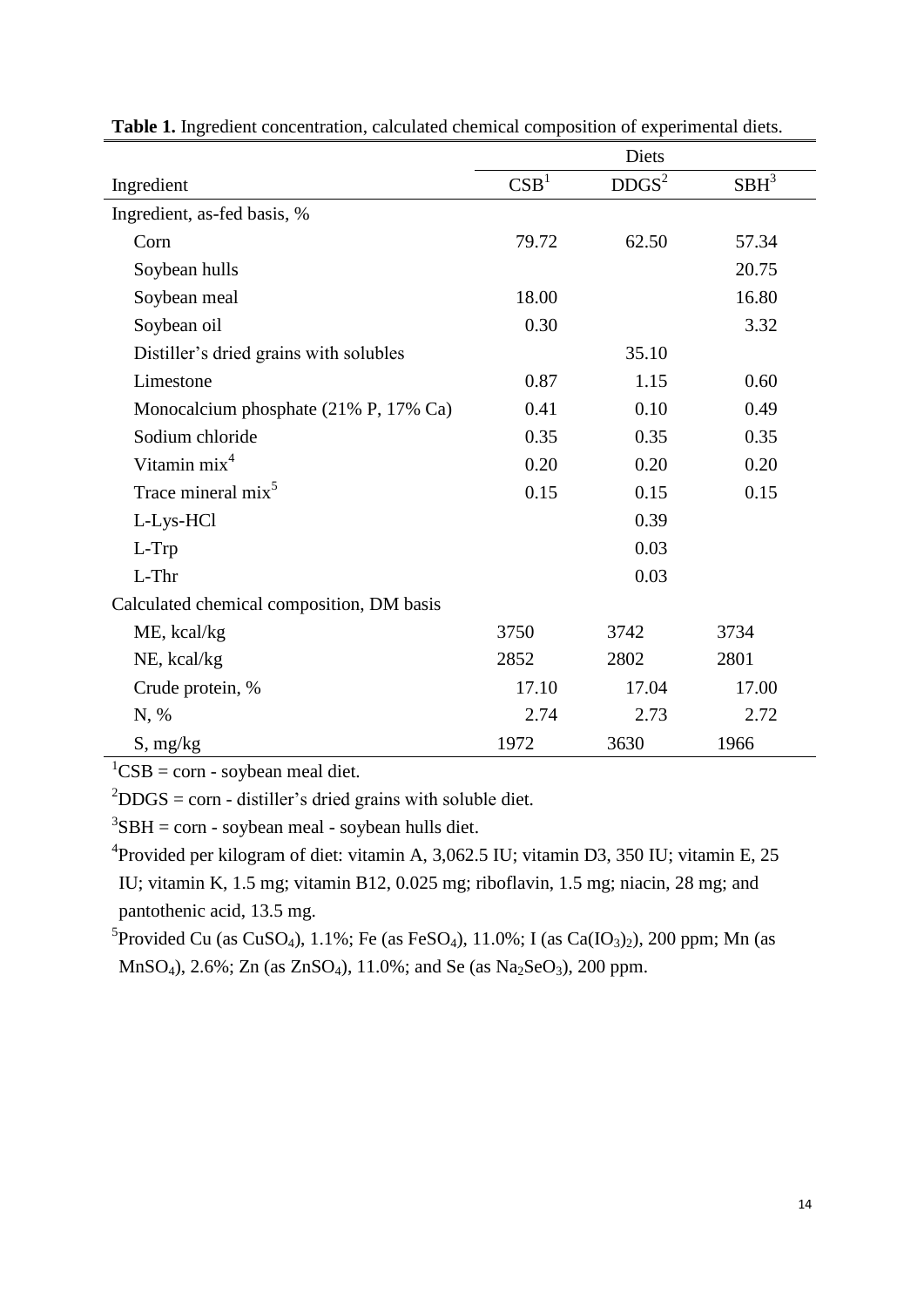| Measurement                                                                          | Method                                                                                                             |
|--------------------------------------------------------------------------------------|--------------------------------------------------------------------------------------------------------------------|
| Particle size <sup>1</sup>                                                           | 13 half-height sieve shaker (Tyler RoTap, Mentor, OH)<br>Baker and Herrman (2002)                                  |
| $\text{C}^1$                                                                         | VarioMAX CNS analyzer<br>(Elementar Analysensysteme GmbH, Hanau, Germany)                                          |
| DM <sup>1</sup>                                                                      | AOAC International (2005) official method 934.01                                                                   |
| Ether extract <sup>1</sup>                                                           | AOAC International (2005)<br>official method 920.39 (A), petroleum ether                                           |
| GE <sup>1</sup>                                                                      | Isoperibol bomb calorimeter<br>(Model 1281; Parr Instrument Co., Moline, IL)                                       |
| Manure tank temperature                                                              | Thermocouple thermometer<br>(Fluke 51-Series II, Fluke Corp., Everett, WA)                                         |
| $N^1$                                                                                | VarioMAX CNS analyzer<br>(Elementar Analysensysteme GmbH, Hanau, Germany)                                          |
| NDF <sup>1</sup>                                                                     | Holst (1973)                                                                                                       |
| $NH_4-N^1$                                                                           | Chaney and Marbach (1962)<br>Varian Cary 50 Spectrophotometer<br>(Varian Analytical Instruments, Walnut Creek, CA) |
| Manure $pH1$                                                                         | pH meter (Corning Model 530 with Corning probe #476436,<br>Corning Inc., Corning, NY)                              |
| $S^1$                                                                                | VarioMAX CNS analyzer<br>(Elementar Analysensysteme GmbH, Hanau, Germany)                                          |
| Sulfide $probe1$                                                                     | $S2$ probe (Thermo Orion Meter 290A+, probe #9616)                                                                 |
| Foaming characteristics <sup>2</sup><br><sup>1</sup> Analyzed by USDA-ARS, Ames, IA. | Yan (2014)                                                                                                         |

**Table 2.** Methods of analysis.

 $2A$ nalyzed by University of Minnesota, Saint Paul, MN.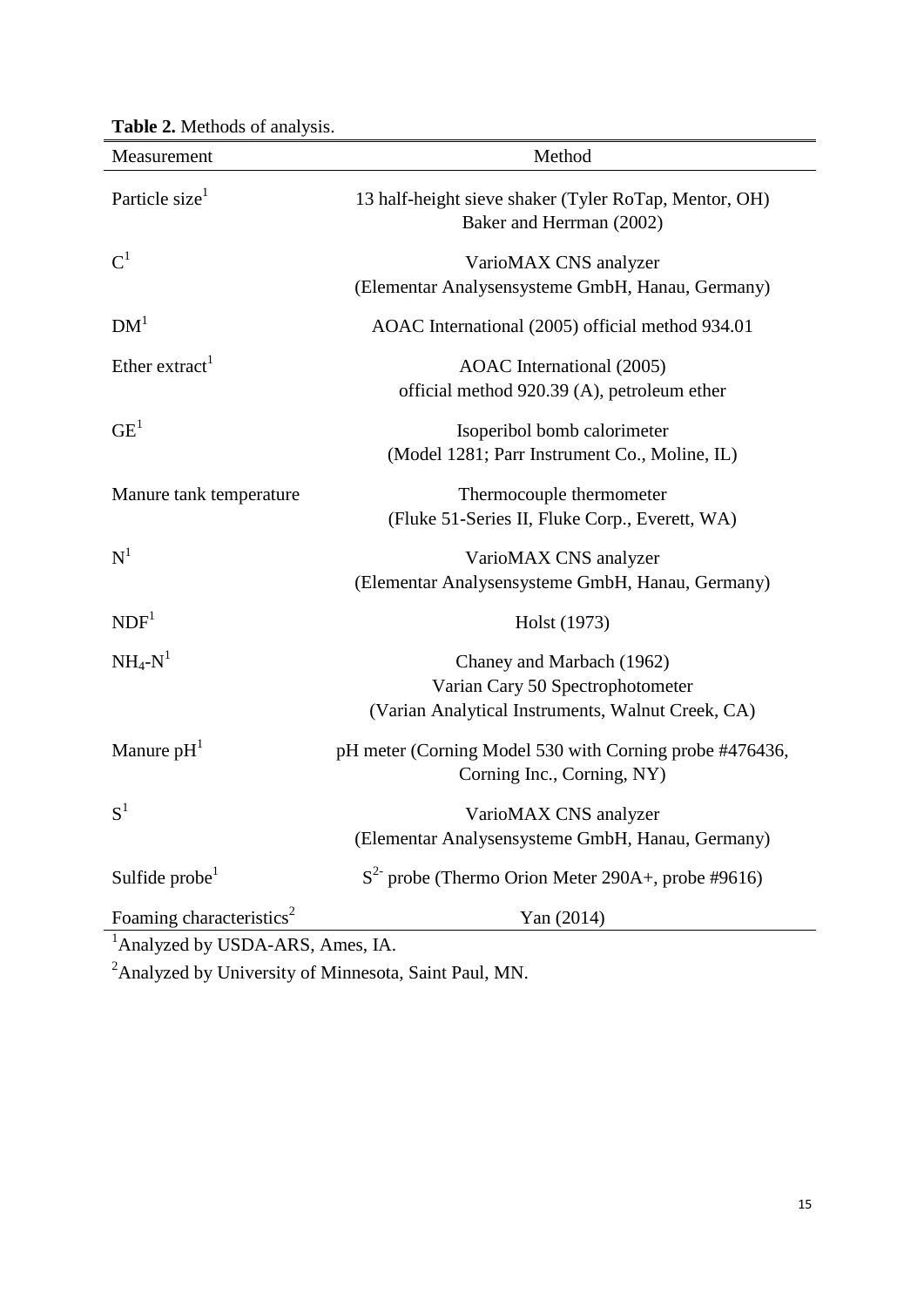**Table 3.** Analyzed particle size and nutrient composition of experimental diet diets based on corn and soybean meal (CSB), 35% distillers dried grains with solubles (DDGS), or 20% soybean hulls (SBH) that were fine or coarsely ground.

|                                |                  | Nutrient composition, DM basis |      |         |      |            |  |  |  |  |
|--------------------------------|------------------|--------------------------------|------|---------|------|------------|--|--|--|--|
|                                | Particle size of | GE,                            |      |         |      |            |  |  |  |  |
| Dietary treatment <sup>1</sup> | $diets, \mu m$   | kcal/kg                        | N, % | $C, \%$ | S, % | extract, % |  |  |  |  |
| CSB-fine                       | 364              | 4,287                          | 2.65 | 44.62   | 0.21 | 4.56       |  |  |  |  |
| DDGS-fine                      | 352              | 4,519                          | 2.79 | 45.89   | 0.24 | 6.19       |  |  |  |  |
| SBH-fine                       | 408              | 4,427                          | 2.66 | 45.47   | 0.22 | 6.70       |  |  |  |  |
| CSB-coarse                     | 615              | 4,278                          | 2.57 | 44.71   | 0.20 | 4.70       |  |  |  |  |
| DDGS-coarse                    | 603              | 4,502                          | 2.73 | 45.70   | 0.23 | 6.22       |  |  |  |  |
| SBH-coarse                     | 675              | 4,395                          | 2.58 | 45.31   | 0.20 | 6.87       |  |  |  |  |

 ${}^{1}CSB = \text{corn}$  - soybean meal diet, DDGS = corn – soybean meal – 35% distiller's dried grains with solubles diet,  $SBH = \text{corn}$  - soybean meal  $-20\%$  soybean hulls diet.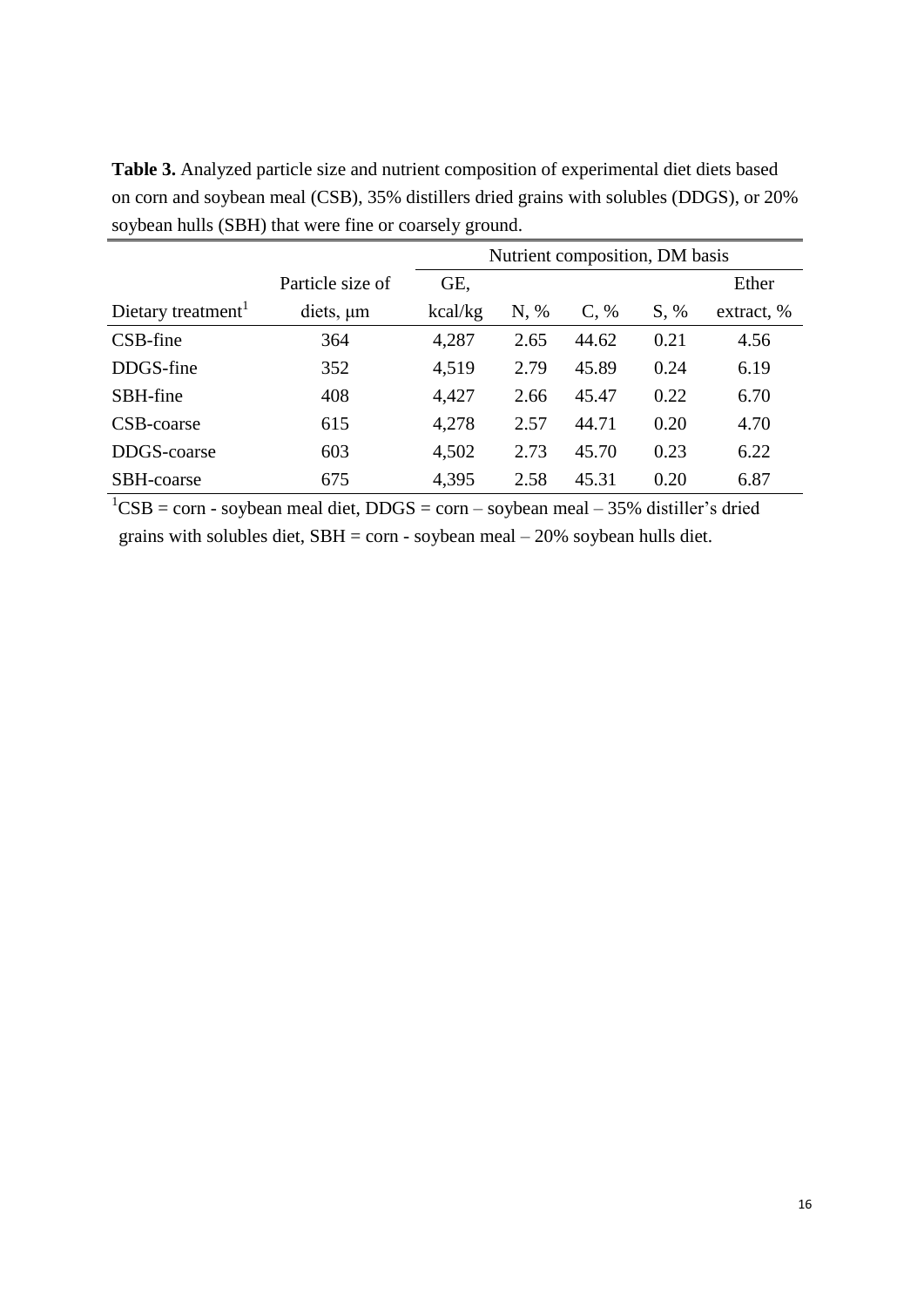|                                         |      | Initial        | Final              | ADG,              | ADFI, |                    |
|-----------------------------------------|------|----------------|--------------------|-------------------|-------|--------------------|
| Dietary treatment <sup>1</sup>          | Pigs | BW, kg         | BW, kg             | kg                | kg    | G: F               |
| Group                                   |      |                |                    |                   |       |                    |
| $\mathbf{1}$                            | 24   | $123^a$        | $165^a$            | 0.88 <sup>a</sup> | 2.94  | 0.30 <sup>a</sup>  |
| $\overline{2}$                          | 24   | $117^b$        | $154^b$            | $0.78^{\rm b}$    | 2.92  | $0.26^{b}$         |
| <b>SEM</b>                              |      | $\overline{2}$ | $\overline{2}$     | 0.03              | 0.03  | < 01               |
| $DC \times PS$ interaction <sup>2</sup> |      |                |                    |                   |       |                    |
| CSB-fine                                | 8    | 122            | 164                | 0.86              | 3.03  | 0.28               |
| DDGS-fine                               | 8    | 125            | 166                | 0.84              | 2.95  | 0.28               |
| SBH-fine                                | 8    | 117            | 162                | 0.92              | 2.89  | 0.32               |
| CSB-coarse                              | 8    | 112            | 150                | 0.77              | 2.86  | 0.27               |
| DDGS-coarse                             | 8    | 123            | 161                | 0.78              | 2.99  | 0.26               |
| SBH-coarse                              | 8    | 118            | 157                | 0.80              | 2.86  | 0.28               |
| <b>SEM</b>                              |      | 3              | $\overline{4}$     | 0.04              | 0.06  | 0.01               |
| Diet composition                        |      |                |                    |                   |       |                    |
| CSB                                     | 16   | 117            | 157                | 0.81              | 2.94  | 0.27 <sup>ab</sup> |
| <b>DDGS</b>                             | 16   | 124            | 163                | 0.81              | 2.97  | $0.27^{\rm a}$     |
| <b>SBH</b>                              | 16   | 118            | 159                | 0.86              | 2.87  | $0.29^{b}$         |
| <b>SEM</b>                              |      | $\overline{2}$ | 3                  | 0.03              | 0.04  | < 01               |
| Particle size                           |      |                |                    |                   |       |                    |
| Fine                                    | 24   | 121            | $164^a$            | $0.87^{\rm a}$    | 2.96  | $0.29^{a}$         |
| Coarse                                  | 24   | 118            | $156^{\mathrm{b}}$ | $0.78^{b}$        | 2.90  | $0.27^{b}$         |
| <b>SEM</b>                              |      | $\overline{2}$ | $\overline{2}$     | 0.03              | 0.03  | < 01               |
| Source of variation,                    |      |                |                    |                   |       |                    |
| $P$ -value                              |      |                |                    |                   |       |                    |
| Group                                   |      | 0.01           | < 01               | < 01              | 0.66  | < 01               |
| $DC \times PS$ interaction <sup>2</sup> |      | 0.14           | 0.32               | 0.81              | 0.17  | 0.63               |
| Diet composition                        |      | 0.03           | 0.23               | 0.36              | 0.25  | 0.03               |
| Particle size                           |      | 0.13           | 0.01               | 0.01              | 0.25  | < 01               |

**Table 4.** Growth performance of pigs fed corn and soybean meal diets supplemented with corn distillers dried grains with solubles or soybean hulls, that were ground fine  $(374 \pm 29)$  $\mu$ m) or coarse (631  $\pm$  35  $\mu$ m), and fed for 49-d.

 $1<sup>1</sup>CSB = corr - soybean meal diet. DDGS = corn - distiller's dried grains with soluble diet.$  $SBH = corr - soybean$  meal - soybean hulls diet.

 ${}^{2}DC \times PS$  interaction = interaction effect between diet composition (DC) and particle size (PS).

<sup>abc</sup> Values within a column with different letters are different ( $P < 0.05$ ).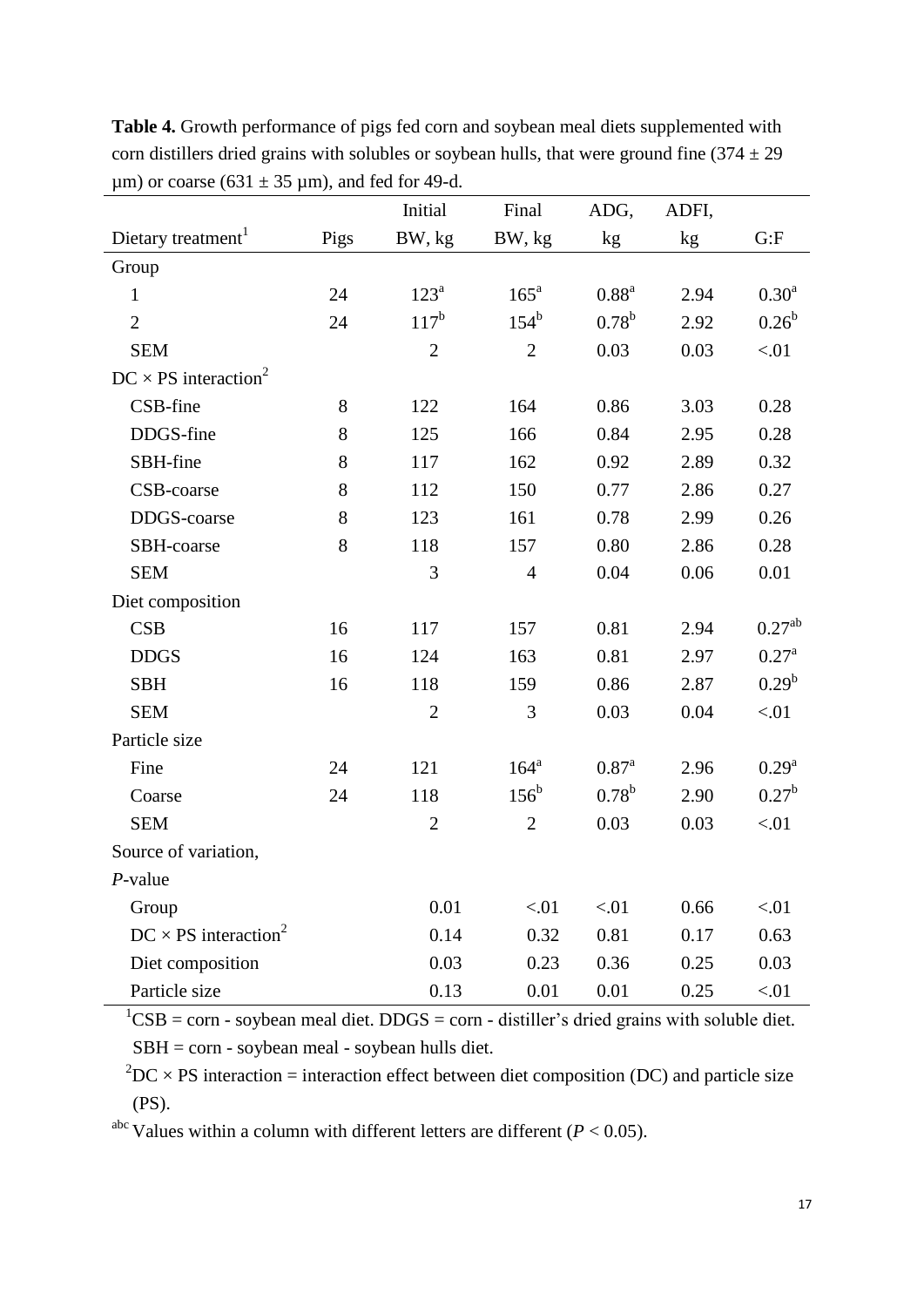|                                         |      |                             |                   |                              | Chemical composition, |             |                 |                   |                |                   |                   |
|-----------------------------------------|------|-----------------------------|-------------------|------------------------------|-----------------------|-------------|-----------------|-------------------|----------------|-------------------|-------------------|
|                                         |      | Foaming characteristics     | characteristics   |                              | Physical property     |             |                 | as-is basis       |                |                   |                   |
|                                         |      | Manure foaming<br>Recession |                   | $NH_4-N$ ,<br>Sulfide probe, |                       | Tank        | Tank            |                   |                |                   |                   |
| Dietary treatment                       | Pigs | capability, $\%^2$          | time, $s^3$       | $\mu$ mol/g                  | $\mu$ mol/g           | depth, cm   | temperature, °C | pH                | N, %           | C, %              | S, %              |
| Group                                   |      |                             |                   |                              |                       |             |                 |                   |                |                   |                   |
|                                         | 24   | 142                         | 28                | $0.32^{\rm a}$               | 385.70                | $25.04^a$   | 16.59           | 7.90              | 0.54           | 3.41              | 0.09 <sup>a</sup> |
| 2                                       | 24   | 101                         | 23                | $0.46^{\rm b}$               | 377.03                | $33.58^{b}$ | 16.33           | 8.00              | 0.51           | 3.26              | 0.08 <sup>b</sup> |
| <b>SEM</b>                              |      | 20                          | 5                 | 0.02                         | 13.35                 | 0.77        | 0.25            | 0.06              | 0.02           | 0.11              | < 01              |
| $DC \times PS$ interaction              |      |                             |                   |                              |                       |             |                 |                   |                |                   |                   |
| CSB-fine                                | 8    | 44 <sup>a</sup>             | $6^{\rm a}$       | 0.32                         | 346.49                | 28.13       | 16.38           | 8.15              | 0.41           | 2.31              | 0.09              |
| DDGS-fine                               | 8    | $130^{\text{abc}}$          | 27 <sup>abc</sup> | 0.48                         | 411.79                | 31.13       | 16.56           | 8.17              | 0.55           | 3.29              | 0.09              |
| SBH-fine                                | 8    | $91^{ab}$                   | $19^{ab}$         | 0.32                         | 311.51                | 30.13       | 16.48           | 7.83              | 0.48           | 3.03              | 0.07              |
| CSB-coarse                              | 8    | $154^{bc}$                  | 37 <sup>bc</sup>  | 0.33                         | 366.60                | 27.75       | 16.20           | 8.15              | 0.44           | 3.04              | 0.09              |
| DDGS-coarse                             | 8    | $124^{abc}$                 | $24^{abc}$        | 0.50                         | 475.15                | 29.00       | 16.28           | 7.83              | 0.68           | 4.67              | 0.1               |
| SBH-coarse                              | 8    | $186^{\circ}$               | $41^{\circ}$      | 0.39                         | 376.64                | 29.75       | 16.89           | 7.62              | 0.57           | 3.70              | 0.08              |
| <b>SEM</b>                              |      | 23                          | 6                 | 0.03                         | 18.70                 | 1.34        | 0.30            | 0.10              | 0.03           | 0.18              | < 01              |
| Diet composition                        |      |                             |                   |                              |                       |             |                 |                   |                |                   |                   |
| CSB                                     | 16   | 99                          | 21                | $0.33^{a}$                   | $356.55^a$            | 27.94       | 16.29           | $8.15^{\rm a}$    | $0.43^{\rm a}$ | $2.67^{\rm a}$    | 0.09 <sup>a</sup> |
| <b>DDGS</b>                             | 16   | 127                         | 26                | $0.49^{\rm b}$               | 443.47 <sup>b</sup>   | 30.06       | 16.42           | 8.00 <sup>a</sup> | $0.62^b$       | $3.98^{b}$        | 0.09 <sup>a</sup> |
| <b>SBH</b>                              | 16   | 139                         | 30                | 0.35 <sup>a</sup>            | 344.07 <sup>a</sup>   | 29.94       | 16.68           | $7.72^{b}$        | $0.53^{\circ}$ | 3.36 <sup>c</sup> | $0.07^{\rm b}$    |
| <b>SEM</b>                              |      | 18                          | $\overline{4}$    | 0.02                         | 13.85                 | 0.95        | 0.27            | 0.07              | 0.02           | 0.13              | $< 01$            |
| Particle size                           |      |                             |                   |                              |                       |             |                 |                   |                |                   |                   |
| Fine                                    | 24   | $88^{\rm\,a}$               | 17 <sup>a</sup>   | 0.37                         | $356.60^a$            | 29.79       | 16.47           | 8.05 <sup>a</sup> | $0.48^{a}$     | 2.87 <sup>a</sup> | 0.08              |
| Coarse                                  | 24   | $155^{\rm b}$               | 34 <sup>b</sup>   | 0.41                         | $406.13^{b}$          | 28.83       | 16.45           | $7.87^{b}$        | $0.56^{\rm b}$ | 3.80 <sup>b</sup> | 0.09              |
| <b>SEM</b>                              |      | 16                          | $\overline{4}$    | 0.02                         | 11.79                 | 0.95        | 0.25            | 0.06              | 0.02           | 0.10              | ${<}01$           |
| Source of variation, P-value            |      |                             |                   |                              |                       |             |                 |                   |                |                   |                   |
| Group                                   |      | 0.20                        | 0.45              | < 01                         | 0.66                  | < 01        | 0.12            | 0.32              | 0.17           | 0.35              | 0.02              |
| $DC \times PS$ interaction <sup>4</sup> |      | 0.01                        | ${<}01$           | 0.64                         | 0.37                  | 0.75        | 0.18            | 0.24              | 0.14           | 0.12              | 0.53              |
| Diet composition                        |      | 0.14                        | 0.23              | ${<}01$                      | ${<}01$               | 0.22        | 0.15            | < 01              | < 01           | < 01              | < 01              |
| Particle size                           |      | < 01                        | < 01              | 0.25                         | < 01                  | 0.39        | 0.92            | 0.03              | < 01           | < 01              | 0.18              |

Table 5. Manure characteristics of pigs fed corn and soybean meal diets supplemented with corn distillers dried grains with solubles or soybean hulls that were ground fine (374  $\pm$  29 um) or coarse (631  $\pm$  35 um) and fed for 49-d.

 ${}^{1}CSB = \text{corn}$  - soybean meal diet. DDGS = corn - distiller's dried grains with soluble diet. SBH = corn - soybean meal - soybean hulls diet.

<sup>2</sup>The sample was aerated through a cylindrical air stone at 0.0033 L/s until a steady state height was reached. A foaming capacity index was calculated as the height of foam produced divided by the initial level.

 $3\overline{O}$  once aeration ceased, the final height of foam became the initial level, recession time recorded.

 ${}^{4}DC \times PS$  interaction = interaction effect between diet composition (DC) and particle size (PS).

abc Values within a column with different letters are different  $(P < .05)$ .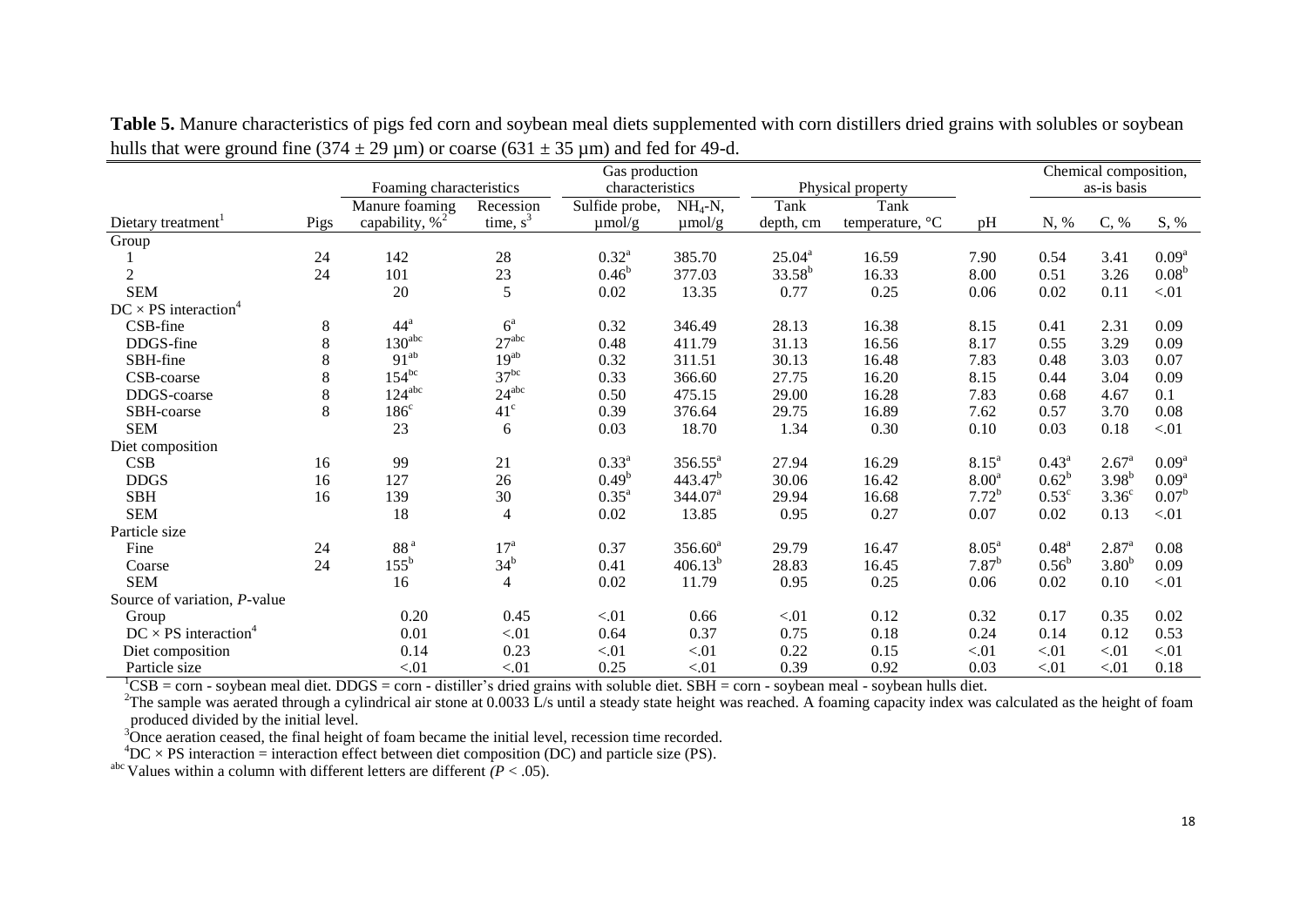|                                |       | Energy               |                      |                      | <b>DM</b>       |                    |                 |                     | Ether extract |                     | <b>NDF</b>          |                    |                    |  |
|--------------------------------|-------|----------------------|----------------------|----------------------|-----------------|--------------------|-----------------|---------------------|---------------|---------------------|---------------------|--------------------|--------------------|--|
|                                |       |                      |                      |                      |                 | Feces              |                 |                     | Feces         |                     |                     | Feces              |                    |  |
|                                |       | GE,                  | DE,                  | ME,                  | Intake,         | excretion,         | Digestibility,  | Intake,             | excretion,    | Digestibility,      | Intake,             | excretion,         | Digestibility,     |  |
| Dietary treatment <sup>1</sup> | Pigs  | kcal/kg              | kcal/kg              | kcal/kg              | g/d             | g/d                | %               | g/d                 | g/d           | %                   | g/d                 | g/d                | %                  |  |
| Group                          |       |                      |                      |                      |                 |                    |                 |                     |               |                     |                     |                    |                    |  |
|                                | 24    | 3953                 | 3486                 | 3378                 | $2,629^{\rm a}$ | 293                | 89              | 154.37 <sup>a</sup> | 50.97         | 66.27               | 356.58 <sup>a</sup> | 89.58              | 72.87              |  |
| $\overline{2}$                 | 24    | 3953                 | 3469                 | 3358                 | $2,375^b$       | 274                | 88              | $138.69^{b}$        | 46.98         | 65.57               | $316.99^{b}$        | 87.34              | 70.27              |  |
| <b>SEM</b>                     |       | $\boldsymbol{0}$     | 23                   | 23                   | 53              | 14                 |                 | 3.31                | 1.97          | 3.35                | 9.31                | 5.95               | 9.81               |  |
| $DC \times PS$                 |       |                      |                      |                      |                 |                    |                 |                     |               |                     |                     |                    |                    |  |
| interaction <sup>2</sup>       |       |                      |                      |                      |                 |                    |                 |                     |               |                     |                     |                    |                    |  |
| CSB-fine                       | 8     | $4,278^{\rm a}$      | 3,949                | 3,824                | 2,640           | 210                | 92              | 123.97              | 30.26         | $75.60^{\circ}$     | 187.48              | 56.86              | 69.74              |  |
| DDGS-fine                      | 8     | $4,502^b$            | 3,993                | 3,853                | 2,538           | 275                | 89              | 157.98              | 47.64         | 69.60 <sup>ad</sup> | 344.45              | 93.49              | 72.51              |  |
| SBH-fine                       | 8     | $4,395^{\circ}$      | 3,864                | 3,760                | 2,388           | 278                | 88              | 164.01              | 35.32         | $78.00^a$           | 466.41              | 87.30              | 80.98              |  |
| CSB-coarse                     | 8     | $4,287$ <sup>d</sup> | 3,796                | 3,672                | 2,441           | 251                | 90              | 111.36              | 55.43         | $50.38^{b}$         | 176.11              | 66.36              | 61.93              |  |
| DDGS-coarse                    | $8\,$ | $4,519^e$            | 3,835                | 3,703                | 2,631           | 375                | 86              | 162.96              | 69.86         | $57.19^{bc}$        | 365.36              | 135.07             | 63.17              |  |
| SBH-coarse                     | 8     | $4,427$ <sup>f</sup> | 3,798                | 3,688                | 2,372           | 312                | 87              | 158.91              | 55.33         | 64.74 <sup>cd</sup> | 483.91              | 91.67              | 81.11              |  |
| <b>SEM</b>                     |       | $\boldsymbol{0}$     | 39                   | 40                   | 89              | 24                 | -1              | 5.61                | 3.33          | 2.22                | 15.75               | 10.06              | 3.20               |  |
| Diet composition               |       |                      |                      |                      |                 |                    |                 |                     |               |                     |                     |                    |                    |  |
| CSB                            | 16    | $3,822^a$            | 3,456                | 3,345                | 2,540           | $230^a$            | 91 <sup>a</sup> | $117.66^a$          | $42.84^a$     | $62.99^{\rm a}$     | 181.79 <sup>a</sup> | 61.61 <sup>a</sup> | $65.83^{a}$        |  |
| <b>DDGS</b>                    | 16    | $4,048^{\rm b}$      | 3,513                | 3,391                | 2,584           | $325^{\rm b}$      | 87 <sup>b</sup> | 160.47 <sup>b</sup> | $58.75^{b}$   | $63.39^{a}$         | $354.91^{b}$        | $114.28^{b}$       | $67.84^{a}$        |  |
| <b>SBH</b>                     | 16    | $3,989^\circ$        | 3,464                | 3,368                | 2,380           | $295^{\rm b}$      | 87 <sup>b</sup> | $161.46^b$          | $45.32^{a}$   | 71.37 <sup>b</sup>  | $475.16^{\circ}$    | $89.49^{b}$        | $81.04^{b}$        |  |
| <b>SEM</b>                     |       | $\overline{0}$       | 28                   | 28                   | 63              | 17                 | 1               | 3.96                | 2.35          | 1.57                | 11.14               | 7.11               | 2.26               |  |
| Particle size                  |       |                      |                      |                      |                 |                    |                 |                     |               |                     |                     |                    |                    |  |
| Fine                           | 24    | $3,947$ <sup>a</sup> | $3,537$ <sup>a</sup> | $3,427$ <sup>a</sup> | 2,522           | $254^{\mathrm{a}}$ | 90 <sup>a</sup> | 148.65              | $37.74^{a}$   | 74.40 <sup>a</sup>  | 332.78              | $79.22^a$          | 74.41 <sup>a</sup> |  |
| Coarse                         | 24    | $3,958^{b}$          | $3,419^b$            | $3,309^b$            | 2,481           | $313^b$            | 87 <sup>b</sup> | 144.41              | $60.20^{b}$   | $57.43^{b}$         | 341.79              | $97.70^{b}$        | $68.74^{b}$        |  |
| <b>SEM</b>                     |       | $\mathbf{0}$         | 23                   | 23                   | 51              | 14                 | 1               | 3.24                | 1.92          | 1.28                | 9.09                | 5.81               | 1.85               |  |
| Source of variation,           |       |                      |                      |                      |                 |                    |                 |                     |               |                     |                     |                    |                    |  |
| $P$ -value                     |       |                      |                      |                      |                 |                    |                 |                     |               |                     |                     |                    |                    |  |
| Group                          |       | 1.00                 | 0.61                 | 0.56                 | 0.01            | 0.38               | 0.51            | 0.01                | 0.20          | 0.72                | 0.02                | 0.78               | 0.36               |  |
| $DC \times PS$                 |       |                      |                      |                      |                 |                    |                 |                     |               |                     |                     |                    |                    |  |
| interaction <sup>2</sup>       |       | $<.01\,$             | 0.59                 | 0.69                 | 0.28            | 0.34               | 0.65            | 0.32                | 0.74          | 0.01                | 0.54                | 0.16               | 0.30               |  |
| Diet composition               |       | < 01                 | 0.32                 | 0.53                 | 0.07            | < 01               | < 01            | < 01                | < 01          | < 01                | < 01                | 0.32               | 0.53               |  |
| Particle size                  |       | < 01                 | < 01                 | < 01                 | 0.58            | < 01               | < 01            | 0.37                | < 01          | < 01                | 0.49                | 0.03               | 0.04               |  |

**Table 6.** Energy and nutrient digestibility and balance of pigs fed corn and soybean meal diets supplemented with corn distillers dried grains with solubles or soybean hulls that were ground fine  $(374 \pm 29 \,\mu m)$  or coarse  $(631 \pm 35 \,\mu m)$  and fed for 4-d total collection period (DM basis).

 ${}^{1}CSB = \text{corn}$  - soybean meal diet. DDGS = corn - distiller's dried grains with soluble diet. SBH = corn - soybean meal - soybean hulls diet.

 ${}^{2}DC \times PS$  interaction = interaction effect between diet composition (DC) and particle size (PS).

abcdef Values within a column with different letters are different  $(P < .05)$ .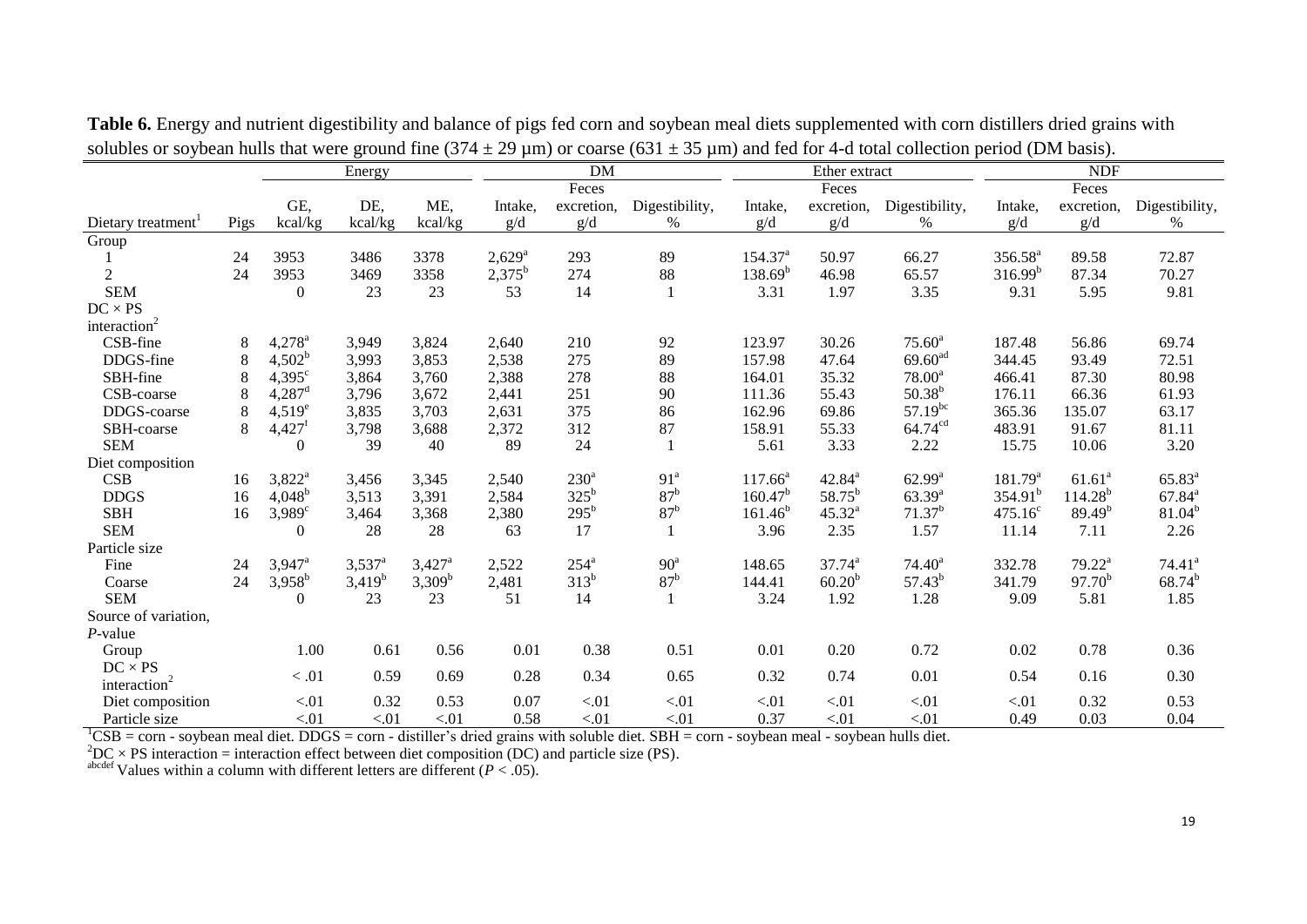|                                         |      | N                  |                   |                    |                 |                            | $\mathcal{C}$        |                 |                |                    | S                 |                   |                    |                      |                            |
|-----------------------------------------|------|--------------------|-------------------|--------------------|-----------------|----------------------------|----------------------|-----------------|----------------|--------------------|-------------------|-------------------|--------------------|----------------------|----------------------------|
|                                         |      |                    | Feces             |                    | Urine           | Net                        |                      | Feces           |                | Urine              |                   | Feces             |                    | Urine                | Net                        |
|                                         |      | Intake,            | excretion,        | Digestibility,     | excretion,      | utilization <sup>2</sup> , | Intake,              | excretion,      | Digestibility, | excretion,         | Intake,           | excretion,        | Digestibility,     | excretion,           | utilization <sup>2</sup> , |
| Group                                   | Pigs | g/d                | g/d               | $\%$               | g/d             | %                          | g/d                  | g/d             | %              | g/d                | g/d               | g/d               | $\%$               | g/d                  | $\%$                       |
|                                         | 24   | $70.05^{\text{a}}$ | 10.40             | 85.20              | 26.48           | 47.48                      | 1189.88 <sup>a</sup> | 129.39          | 89.16          | 28.78              | $5.72^{\rm a}$    | 1.36              | 76.41              | 1.79                 | 44.69                      |
| 2                                       | 24   | $63.36^{b}$        | 9.28              | 85.02              | 25.26           | 45.27                      | $1075.54^{b}$        | 120.98          | 88.61          | 26.07              | $5.18^{b}$        | 1.20              | 76.31              | 1.77                 | 43.25                      |
| <b>SEM</b>                              |      | 1.39               | 0.52              | 0.82               | 0.88            | 1.58                       | 23.83                | 6.10            | 0.56           | 0.89               | 0.11              | 0.06              | 1.14               | 0.10                 | 1.67                       |
| $DC \times PS$ interaction <sup>3</sup> |      |                    |                   |                    |                 |                            |                      |                 |                |                    |                   |                   |                    |                      |                            |
| CSB-fine                                | 8    | 67.96              | 6.65              | 90.21              | 29.34           | 47.03                      | 1180.18              | 83.76           | 92.91          | 29.03              | 5.38              | 1.03              | 80.82              | 1.95 <sup>ad</sup>   | 67.96                      |
| DDGS-fine                               | 8    | 69.39              | 8.83              | 87.12              | 29.62           | 44.42                      | 1159.99              | 122.32          | 89.34          | 31.49              | 5.73              | 1.19              | 79.06              | $2.52^b$             | 69.39                      |
| SBH-fine                                | 8    | 61.54              | 11.06             | 81.71              | 18.20           | 52.00                      | 1081.67              | 120.36          | 88.67          | 22.50              | 4.88              | 1.38              | 71.19              | $1.02^{\circ}$       | 61.54                      |
| CSB-coarse                              | 8    | 64.67              | 8.27              | 87.23              | 27.60           | 44.74                      | 1088.90              | 111.64          | 89.73          | 27.06              | 5.17              | 1.13              | 78.28              | $1.54$ <sup>ae</sup> | 64.67                      |
| DDGS-coarse                             | 8    | 73.51              | 12.01             | 83.71              | 29.46           | 43.71                      | 1207.27              | 172.05          | 85.79          | 31.07              | 6.26              | 1.48              | 76.38              | 2.29 <sup>bd</sup>   | 73.51                      |
| SBH-coarse                              | 8    | 63.16              | 12.21             | 80.69              | 21.00           | 46.34                      | 1078.26              | 140.99          | 86.86          | 23.39              | 5.29              | 1.45              | 72.43              | 1.34 <sup>ce</sup>   | 63.16                      |
| <b>SEM</b>                              |      | 2.35               | 0.87              | 1.39               | 1.50            | 2.67                       | 40.31                | 10.31           | 0.94           | 1.51               | 0.19              | 0.10              | 1.93               | 0.11                 | 2.35                       |
| Diet composition                        |      |                    |                   |                    |                 |                            |                      |                 |                |                    |                   |                   |                    |                      |                            |
| CSB                                     | 16   | $66.32^{a}$        | 7.46 <sup>a</sup> | 88.72 <sup>a</sup> | $28.47^{\rm a}$ | 45.89                      | 1134.54              | $97.70^{\circ}$ | $91.32^{a}$    | $28.04^a$          | 5.28 <sup>a</sup> | 1.08 <sup>a</sup> | $79.55^{\text{a}}$ | $1.75^{\circ}$       | $46.34^{a}$                |
| <b>DDGS</b>                             | 16   | $71.45^b$          | $10.42^{b}$       | $85.42^{\circ}$    | $29.54^{\circ}$ | 44.07                      | 1183.63              | $147.18^{b}$    | $87.56^{b}$    | 31.28 <sup>a</sup> | $5.99^{b}$        | $1.34^{b}$        | $77.72^a$          | $1.18^{b}$           | $37.64^{b}$                |
| <b>SBH</b>                              | 16   | $62.35^{b}$        | $11.64^{b}$       | $81.20^{b}$        | $19.60^{b}$     | 49.17                      | 1079.97              | $130.68^{b}$    | $87.77^{b}$    | $22.94^{b}$        | 5.09 <sup>a</sup> | $1.42^{b}$        | $71.81^b$          | $2.41^\circ$         | 47.93 <sup>a</sup>         |
| <b>SEM</b>                              |      | 1.66               | 0.62              | 0.99               | 1.06            | 1.89                       | 28.50                | 7.29            | 0.67           | 1.07               | 0.14              | 0.07              | 1.36               | 0.10                 | 2.18                       |
| Particle size                           |      |                    |                   |                    |                 |                            |                      |                 |                |                    |                   |                   |                    |                      |                            |
| Fine                                    | 24   | 66.30              | 8.85 <sup>a</sup> | $86.35^{\circ}$    | 25.72           | 47.82                      | 1140.61              | $108.81^{a}$    | $90.31^{a}$    | 27.67              | 5.33              | 1.20              | 77.02              | 1.83                 | 42.49                      |
| Coarse                                  | 24   | 67.11              | $10.83^{b}$       | $83.87^b$          | 26.02           | 44.93                      | 1124.81              | $141.56^{b}$    | $87.46^{b}$    | 27.17              | 5.57              | 1.35              | 75.69              | 1.73                 | 45.45                      |
| <b>SEM</b>                              |      | 1.36               | 0.50              | 0.80               | 0.86            | 1.54                       | 23.27                | 5.95            | 0.54           | 0.87               | 0.11              | 0.06              | 1.11               | 0.08                 | 1.63                       |
| Source of variation,                    |      |                    |                   |                    |                 |                            |                      |                 |                |                    |                   |                   |                    |                      |                            |
| $P$ -value                              |      |                    |                   |                    |                 |                            |                      |                 |                |                    |                   |                   |                    |                      |                            |
| Group                                   |      | 0.01               | 0.17              | 0.88               | 0.36            | 0.36                       | 0.01                 | 0.36            | 0.51           | 0.07               | 0.01              | 0.10              | 0.95               | 0.91                 | 0.57                       |
| $DC \times PS$                          |      | 0.30               | 0.50              | 0.67               | 0.32            | 0.65                       | 0.24                 | 0.37            | 0.63           | 0.64               | 0.13              | 0.47              | 0.52               | $-.01$               | 0.86                       |
| interaction <sup>3</sup>                |      |                    |                   |                    |                 |                            |                      |                 |                |                    |                   |                   |                    |                      |                            |
| Diet composition                        |      | < 01               | < 01              | < 01               | < 01            | 0.18                       | 0.05                 | < 01            | < 01           | < 01               | < 01              | < 01              | < 01               | $-.01$               | < 01                       |
| Particle size                           |      | 0.68               | < 01              | 0.04               | 0.81            | 0.20                       | 0.64                 | < 01            | $< 01$         | 0.69               | 0.13              | 0.07              | 0.41               | 0.24                 | 0.22                       |

**Table 7.** Nitrogen, carbon, and sulfur balance of pigs fed corn and soybean meal diets supplemented with corn distillers dried grains with solubles or soybean hulls that were ground fine (374  $\pm$  29 µm) or coarse (631  $\pm$  35 µm) and fed for 4-d total collection period (DM basis).

 ${}^{1}CSB = \text{corn}$  - soybean meal diet. DDGS = corn - distiller's dried grains with soluble diet. SBH = corn - soybean meal - soybean hulls diet.

<sup>2</sup>Net utilization = intake - feces excretion - urine excretion / intake.

 $3DC \times PS$  interaction = interaction effect between diet composition (DC) and particle size (PS).

<sup>abcde</sup> Values within a column with different letters are different ( $P < .05$ ).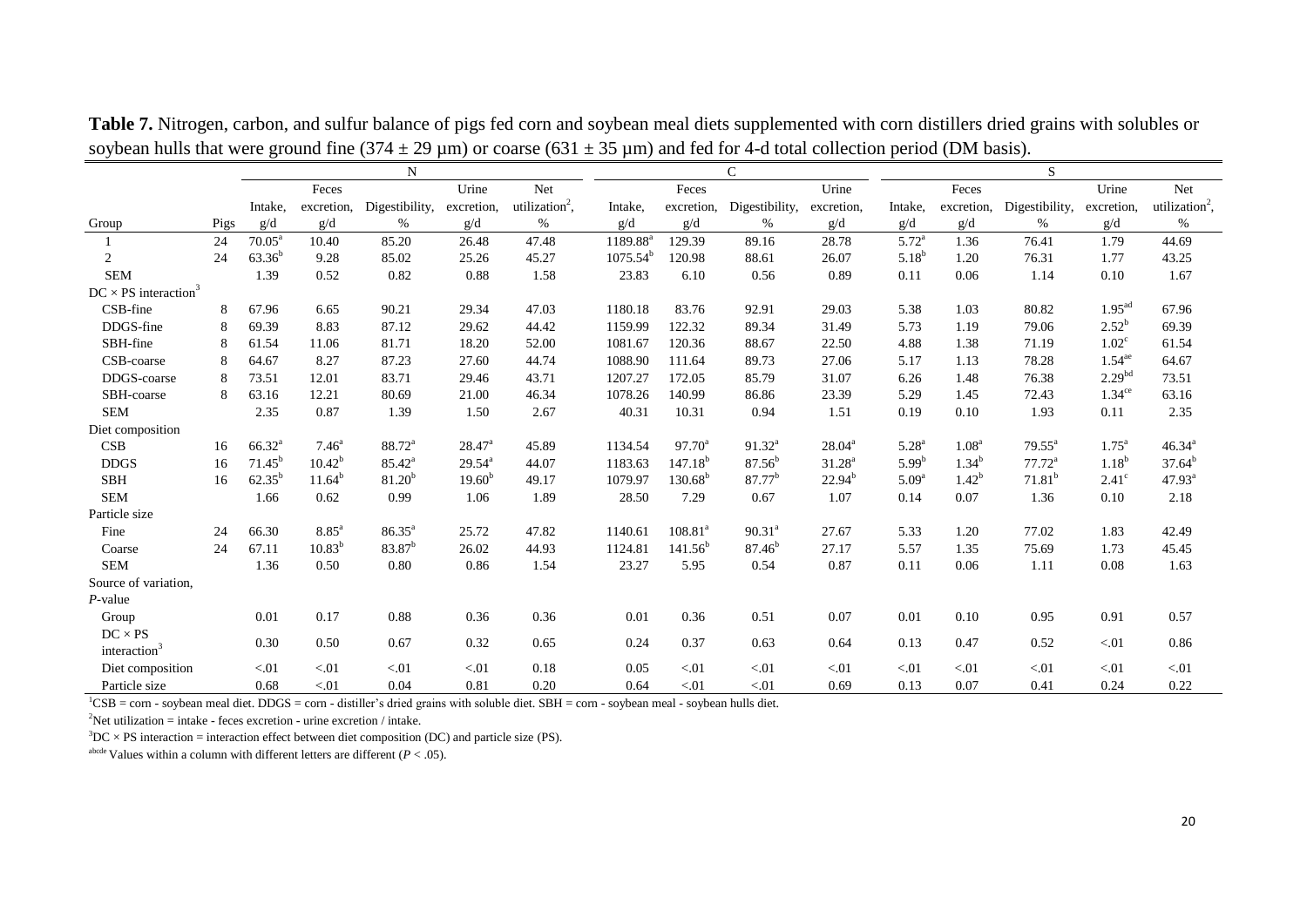#### **Literature Cited**

- Adeola, O. 2001. Digestion and balance techniques in pigs. Pages 903-916 in Swine Nutrition. Lewis, A. J., and L. L. Sothern ed. 2<sup>nd</sup> Ed. CRC Press Boca Raton, FL.
- AOAC. 2005. Official Methods of Analysis. 18th ed. Assoc. Offic. Anal. Chem., Arlington, VA.
- Baker, S., and T. Herrman. 2002. Evaluating feed particle size. Bulletin MF-2051. Kansas State Agricultural Experiment Station and Cooperative Extension Service, Manhattan.
- Burns, R. 2010. Swine Deep-Pit Barn Fires: Understanding the Causes. Presentation at Iowa Pork Congress, January 27, 2010, Des Moines, IA.
- Carter, S. D., H. J. Kim, D. Hamilton. 2011. Effects of inclusion of distillers dried grains with solubles in the diet of finishing pigs and gestating sows on nutrient excretion and gaseous emissions. National Pork Board Project 09-124. Online at: http://www.pork.org/ResearchDetail/1514/Effectsofinclusionof.aspx#.UIksZMXA\_ng Accessed October 2012.
- Chaney, A. L., and E. P. Marbach. 1962. Modified reagents for determination of urea and ammonia. Clin. Chem. 8:130–132.
- Dehdashti, C. 2009. Ventilate and take other safety measures to prevent manure pit explosions. University of Minnesota News and Information. www.extension.umn.edu/news. November 2009.
- DOL. 2010. 29 CFR 1910.1000 Table Z-2. Toxic and Hazardous Substances. U.S. Department of Labor Available at: www.osha.gov/pls/oshaweb/owadisp.show\_document?p\_table=STANDARDS& p\_id=9993 Accessed Nov 27, 2010.
- Holst, D. O. 1973. Holst filtration apparatus for Van Soest detergent fiber analysis. J. AOAC 56:1352–1356.
- Horozov, T. S. 2008. Foams and foam films stabilized by solid particles. Curr. Opinion in Colloid and Interface Sci. 13:134-140.
- Jacobson, L. D., and D. R. Schmidt. 2010. Current Understanding of Manure Pit Foaming, Barn Explosions, and Safety Precautions. Presentation to the PorkBridge Webcast Series. August 5, 2010.
- Jordahl, R. 2010. Foam + Methane = Fire. Pork. www.porkmag.com. March 2010.
- RAM. 2009. Safety alert Hog barn explosions. RAM Mutual Insurance Company, Esko, Minn. LC 123, November 2009.
- Schmidt, D. R., and L. D. Jacobson. 2010. Manure, Foam, Methane, Fire, Explosions and Safety. Presentation for Iowa Pork Congress. January 27, 2010. Des Moines, IA.